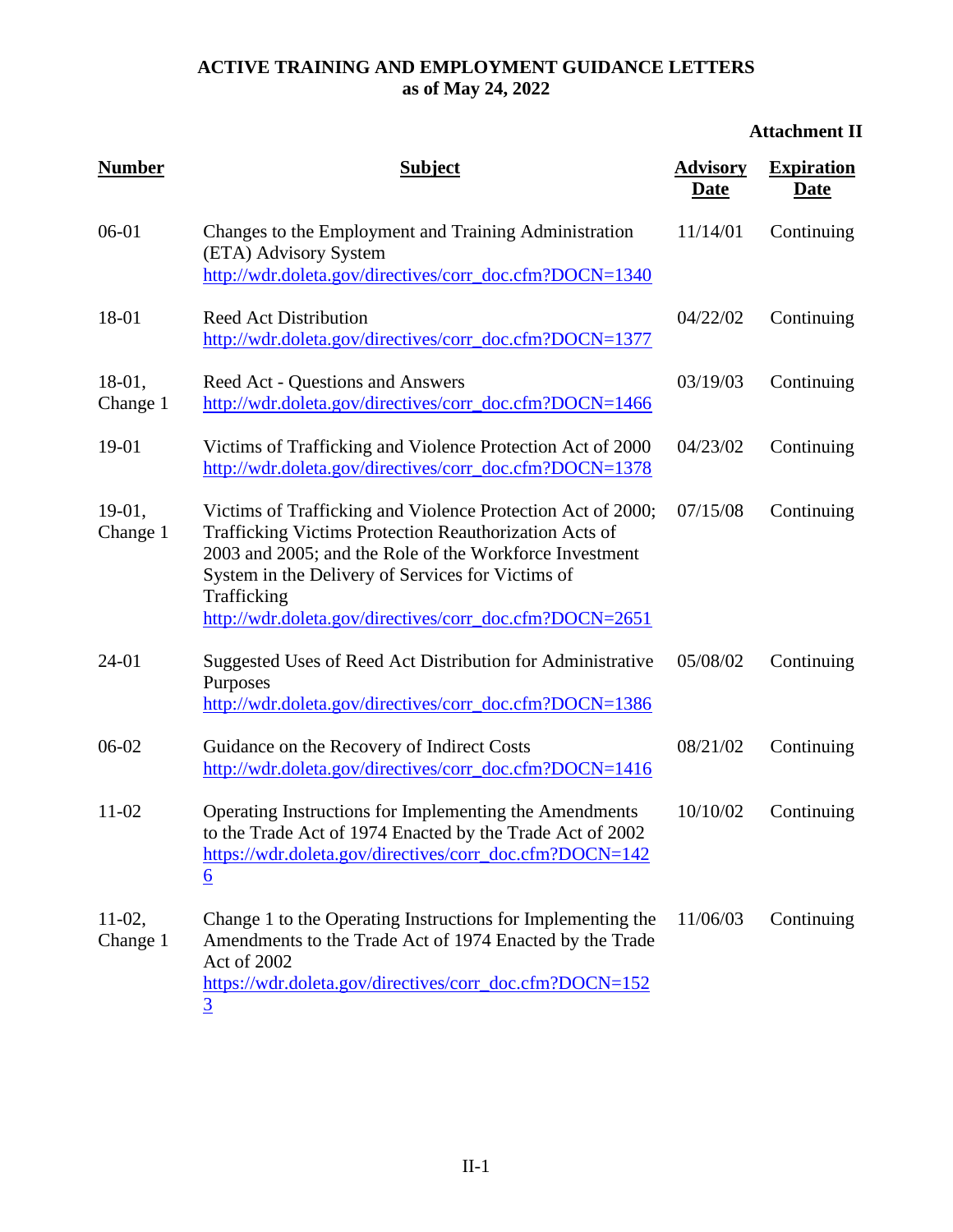| <b>Number</b>         | <b>Subject</b>                                                                                                                                                                                                                                                                                                           | <b>Advisory</b><br><b>Date</b> | <b>Expiration</b><br><b>Date</b> |
|-----------------------|--------------------------------------------------------------------------------------------------------------------------------------------------------------------------------------------------------------------------------------------------------------------------------------------------------------------------|--------------------------------|----------------------------------|
| $11-02$ ,<br>Change 2 | Change 2 to the Operating Instructions for Implementing the<br>Amendments to the Trade Act of 1974 Enacted by the Trade<br>Act of 2002<br>http://wdr.doleta.gov/directives/corr_doc.cfm?DOCN=1593                                                                                                                        | 08/10/04                       | Continuing                       |
| $11-02$ ,<br>Change 3 | Change 3 to the Operating Instructions for Implementing the<br>Amendments to the Trade Act of 1974 Enacted by the Trade<br>Act of 2002 – Revised Eligibility Requirements for Trade<br>Readjustment Assistance (TRA) and Health Coverage Tax<br>Credit (HCTC)<br>http://wdr.doleta.gov/directives/corr_doc.cfm?DOCN=2227 | 05/25/06                       | Continuing                       |
| $26 - 02$             | Publication of Revised Guidance Regarding the Title VI<br>Prohibition Against National Origin Discrimination<br>Affecting Limited English Proficient (LEP) Persons<br>http://wdr.doleta.gov/directives/corr_doc.cfm?DOCN=1488                                                                                            | 05/29/03                       | Continuing                       |
| $11 - 03$             | Requirement of DUNS Number for Federal Grant<br>Applicants<br>http://wdr.doleta.gov/directives/corr_doc.cfm?DOCN=1520                                                                                                                                                                                                    | 11/03/03                       | Continuing                       |
| $07 - 04$             | Issues Related to Real Property Used for ETA Program<br>Purposes<br>http://wdr.doleta.gov/directives/corr_doc.cfm?DOCN=1611                                                                                                                                                                                              | 10/20/04                       | Continuing                       |
| $22 - 04$             | Serving Military Service Members and Military Spouses<br>under the WIA Dislocated Worker Formula Grant<br>http://wdr.doleta.gov/directives/corr_doc.cfm?DOCN=1699                                                                                                                                                        | 03/22/05                       | Continuing                       |
| $22-04,$<br>Change 1  | Serving Military Spouses as Dislocated Workers under the<br>Workforce Investment Act Dislocated Worker Formula<br>Grant<br>http://wdr.doleta.gov/directives/corr_doc.cfm?DOCN=2540                                                                                                                                       | 09/28/07                       | Continuing                       |
| $31 - 04$             | Payment of Royalties on Intellectual Property Created with<br><b>Federal Grant Funds</b><br>http://wdr.doleta.gov/directives/corr_doc.cfm?DOCN=2073                                                                                                                                                                      | 04/29/05                       | Continuing                       |
| $06-05$               | Allocation of Costs of Assessing and Collecting State Taxes<br>that are Collected in Conjunction with the State<br><b>Unemployment Compensation Tax</b><br>http://wdr.doleta.gov/directives/corr_doc.cfm?DOCN=2153                                                                                                       | 09/29/05                       | Continuing                       |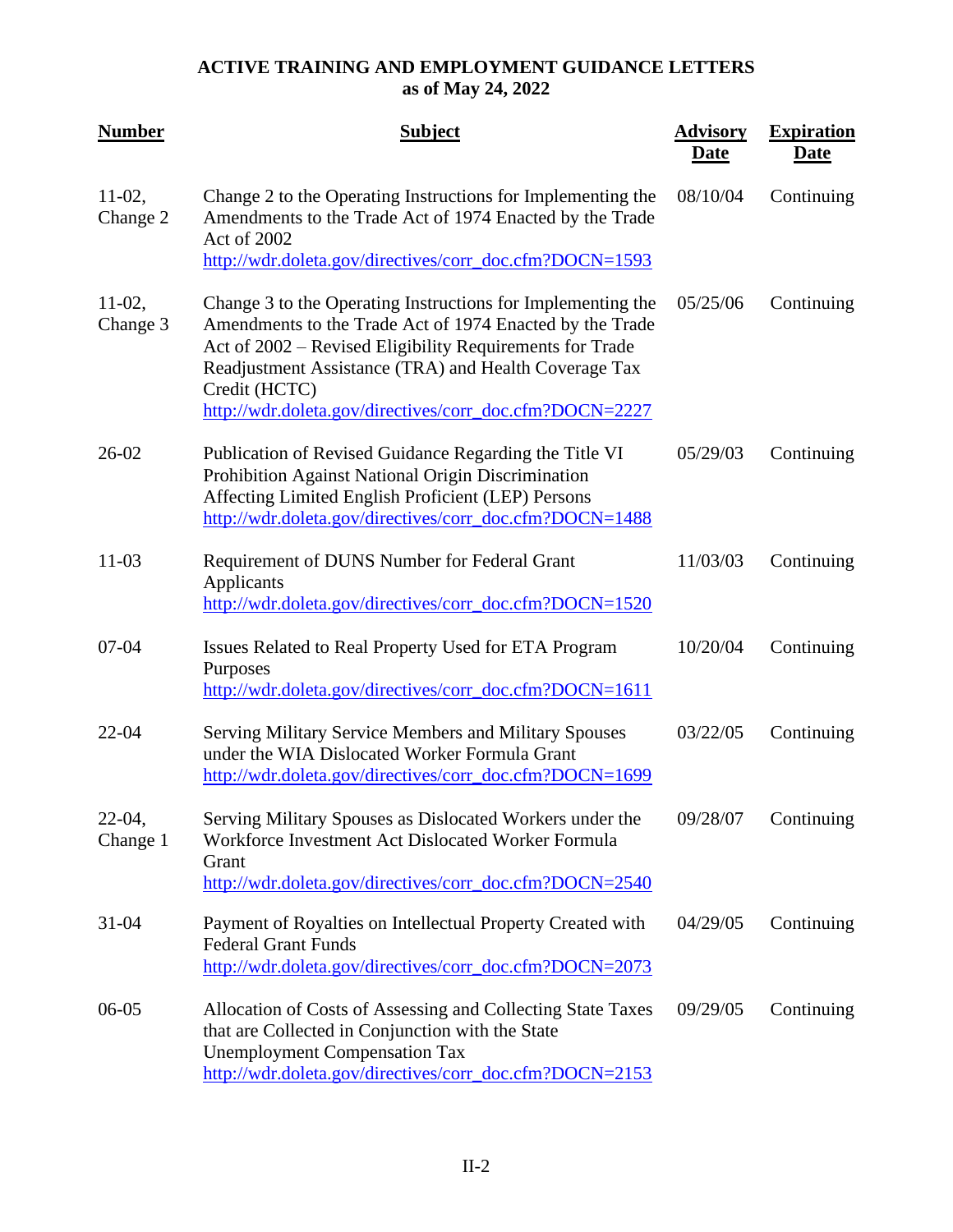| <b>Number</b>         | <b>Subject</b>                                                                                                                                                                                                                         | <b>Advisory</b><br><b>Date</b> | <b>Expiration</b><br><b>Date</b> |
|-----------------------|----------------------------------------------------------------------------------------------------------------------------------------------------------------------------------------------------------------------------------------|--------------------------------|----------------------------------|
| $09-05$               | Approval of Distance Learning Under the Trade Adjustment<br>Assistance (TAA) Program<br>http://wdr.doleta.gov/directives/corr_doc.cfm?DOCN=2171                                                                                        | 12/12/05                       | Continuing                       |
| 13-05                 | Serving Participants under the Trade Adjustment Assistance<br>(TAA) and North American Free Trade Agreement-<br>Transitional Adjustment Assistance (NAFTA -TAA)<br>Programs<br>http://wdr.doleta.gov/directives/corr_doc.cfm?DOCN=2188 | 02/02/06                       | Continuing                       |
| $31 - 05$             | Procedures for Temporary Labor Certification in the<br>Entertainment Industry under the H-2B Visa Program<br>http://wdr.doleta.gov/directives/corr_doc.cfm?DOCN=2228                                                                   | 05/31/06                       | Continuing                       |
| $05 - 06$             | Implementing the Salary and Bonus Limitations in Public<br>Law 109-234<br>http://wdr.doleta.gov/directives/corr_doc.cfm?DOCN=2262                                                                                                      | 08/15/06                       | Continuing                       |
| 11-06                 | Exemption of SCSEP Wages from Income Eligibility<br>Determinations for Federal Housing Programs and/or Food<br><b>Stamps</b><br>http://wdr.doleta.gov/directives/corr_doc.cfm?DOCN=2290                                                | 12/28/06                       | Continuing                       |
| $12 - 06$             | Revised Income Inclusions and Exclusions and Procedures<br>for Determining Senior Community Service Employment<br>Program (SCSEP) Eligibility<br>http://wdr.doleta.gov/directives/corr_doc.cfm?DOCN=2291                               | 12/28/06                       | Continuing                       |
| $16-06$ ,<br>Change 1 | Special Procedures: Labor Certification Process for Multi-<br>State Custom Combine Owners/Operators under the H-2A<br>Program<br>http://wdr.doleta.gov/directives/corr_doc.cfm?DOCN=3040                                               | 06/14/11                       | Continuing                       |
| $17-06$ ,<br>Change 1 | Special Procedures: Labor Certification Process for<br>Employers in the Itinerant Animal Shearing Industry under<br>the H-2A Program<br>http://wdr.doleta.gov/directives/corr_doc.cfm?DOCN=3041                                        | 06/14/11                       | Continuing                       |
| 27-06                 | Special Guidelines for Processing H-2B Temporary Labor<br>Certification in Tree Planting and Related Reforestation<br>Occupations<br>http://wdr.doleta.gov/directives/corr_doc.cfm?DOCN=2446                                           | 06/12/07                       | Continuing                       |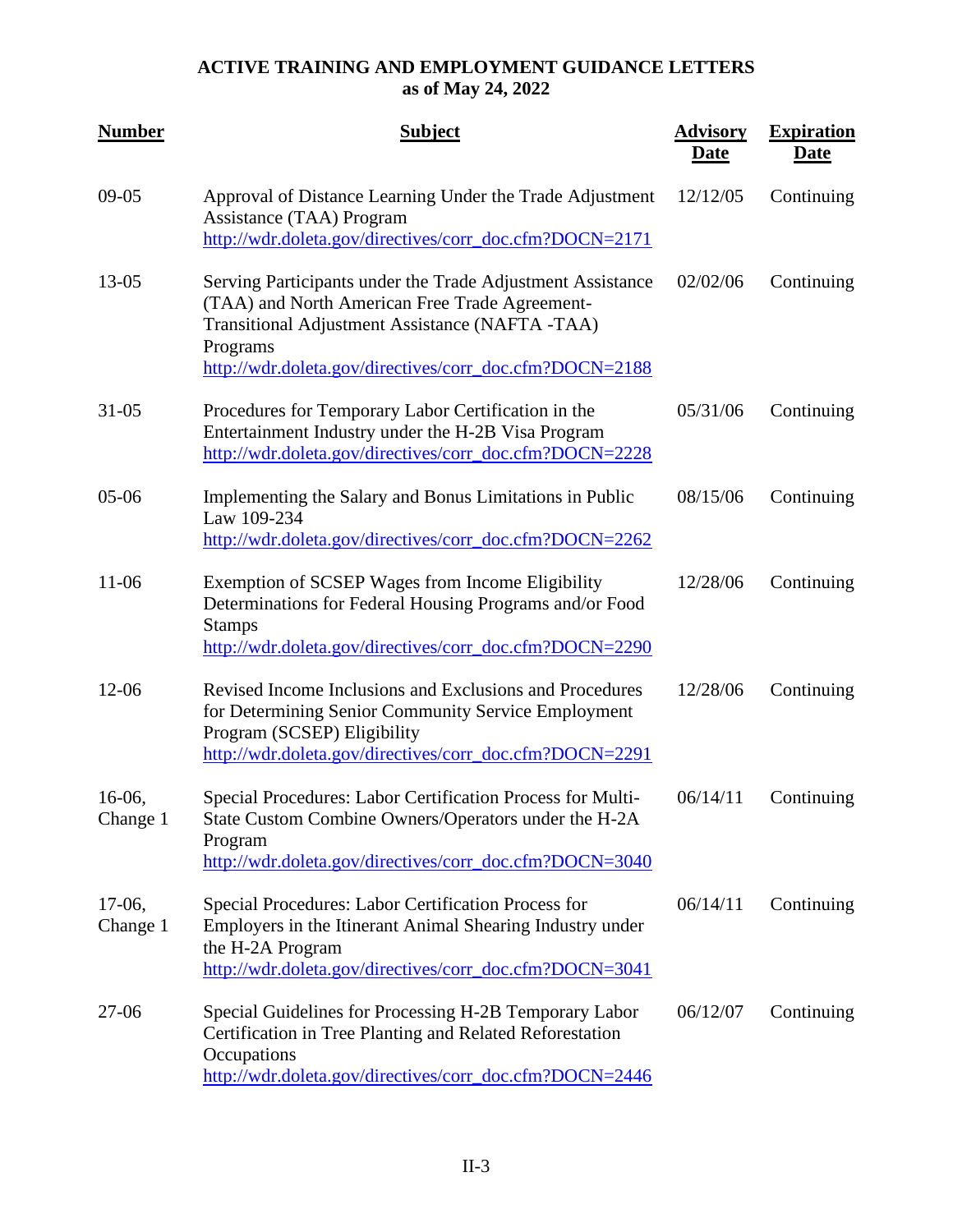| <b>Number</b>         | <b>Subject</b>                                                                                                                                                                                                                                                                                     | <b>Advisory</b><br>Date | <b>Expiration</b><br><u>Date</u> |
|-----------------------|----------------------------------------------------------------------------------------------------------------------------------------------------------------------------------------------------------------------------------------------------------------------------------------------------|-------------------------|----------------------------------|
| 03-07                 | Transfer of Federal Equity in State Real Property to the<br><b>States</b><br>http://wdr.doleta.gov/directives/corr_doc.cfm?DOCN=2503                                                                                                                                                               | 08/01/07                | Continuing                       |
| 29-07                 | Senior Community Service Employment Program (SCSEP)<br>Participant Placement and Work with Faith-Based and<br><b>Community Organizations</b><br>http://wdr.doleta.gov/directives/corr_doc.cfm?DOCN=2632                                                                                            | 05/01/08                | Continuing                       |
| $05-08$               | Policy for Collection and Use of Workforce System<br>Participants' Social Security Numbers<br>http://wdr.doleta.gov/directives/corr_doc.cfm?DOCN=2680                                                                                                                                              | 11/13/08                | Continuing                       |
| $21 - 08$             | Pell Grants and the Payment of Unemployment Benefits to<br><b>Individuals in Approved Training</b><br>http://wdr.doleta.gov/directives/corr_doc.cfm?DOCN=2752                                                                                                                                      | 05/08/09                | Continuing                       |
| $21-08$ ,<br>Change 1 | Pell Grants and the Payment of Unemployment Benefits to<br><b>Individuals in Approved Training</b><br>http://wdr.doleta.gov/directives/corr_doc.cfm?DOCN=2784                                                                                                                                      | 07/08/09                | Continuing                       |
| $22 - 08$             | Operating Instructions for Implementing the Amendments<br>to the Trade Act of 1974 Enacted by the Trade and<br>Globalization Adjustment Assistance Act of 2009<br>http://wdr.doleta.gov/directives/corr_doc.cfm?DOCN=2756                                                                          | 05/15/09                | Continuing                       |
| $22-08,$<br>Change 1  | Change 1 to the Operating Instructions for Implementing the<br>Amendments to the Trade Act of 1974 Enacted by the Trade<br>and Globalization Adjustment Assistance Act of 2009<br>http://wdr.doleta.gov/directives/corr_doc.cfm?DOCN=2823                                                          | 11/20/09                | Continuing                       |
| 29-08                 | Dun & Bradstreet (D&B) Data Universal Numbering<br>System (DUNS) Number/Central Contractor Registration<br>(CCR) Mandatory Requirement for Federal Grant Sub-<br>recipients under the American Recovery and Reinvestment<br>Act of 2009<br>http://wdr.doleta.gov/directives/corr_doc.cfm?DOCN=2773 | 06/10/09                | Continuing                       |
| $02-09$               | Approved Training for the Unemployment Insurance<br>Program Recommended Policies<br>http://wdr.doleta.gov/directives/corr_doc.cfm?DOCN=2798                                                                                                                                                        | 08/26/09                | Continuing                       |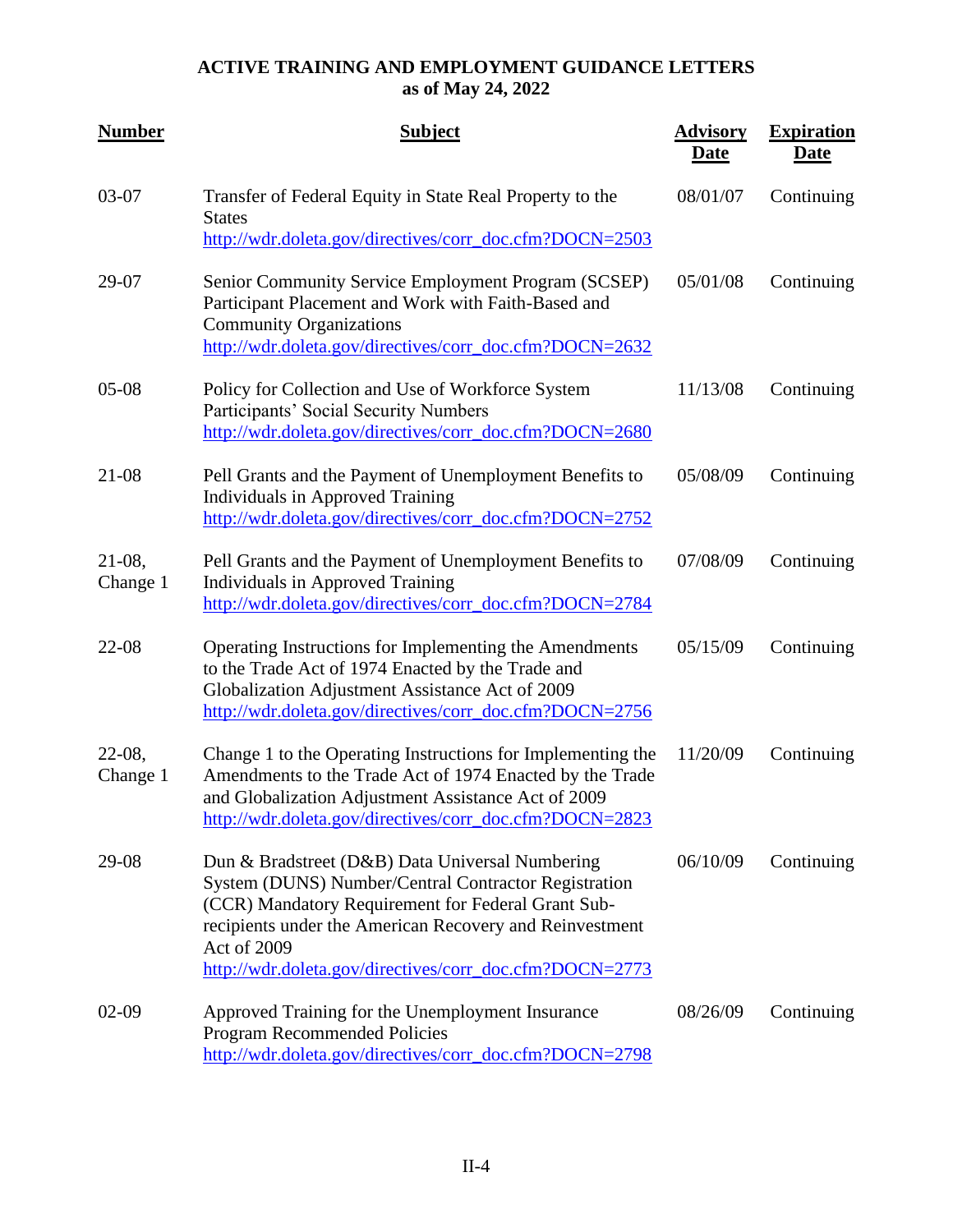| <b>Number</b>        | <b>Subject</b>                                                                                                                                                                                                                              | <b>Advisory</b><br><b>Date</b> | <b>Expiration</b><br><u>Date</u> |
|----------------------|---------------------------------------------------------------------------------------------------------------------------------------------------------------------------------------------------------------------------------------------|--------------------------------|----------------------------------|
| 10-09                | Implementing Priority of Service for Veterans and Eligible<br>Spouses in all Qualified Job Training Programs Funded in<br>whole or in part by the U.S. Department of Labor (DOL)<br>http://wdr.doleta.gov/directives/corr_doc.cfm?DOCN=2816 | 11/10/09                       | Continuing                       |
| 12-09                | Joint Guidance for States Seeking to Implement Subsidized<br>Work-Based Training Programs for Unemployed Workers<br>http://wdr.doleta.gov/directives/corr_doc.cfm?DOCN=2852                                                                 | 01/29/10                       | Continuing                       |
| 13-09                | Contracting Strategies That Facilitate Serving The Youth<br>Most In Need<br>http://wdr.doleta.gov/directives/corr_doc.cfm?DOCN=2854                                                                                                         | 02/16/10                       | Continuing                       |
| 14-09                | Mental Toughness/Orientation Allowable Costs in a<br>YouthBuild Program<br>http://wdr.doleta.gov/directives/corr_doc.cfm?DOCN=2861                                                                                                          | 02/25/10                       | Continuing                       |
| 15-09                | Allocation of Costs of Assessing and Collecting Penalty and<br><b>Interest under State Unemployment Compensation Laws</b><br>http://wdr.doleta.gov/directives/corr_doc.cfm?DOCN=2862                                                        | 02/25/10                       | Continuing                       |
| $02-10,$<br>Change 1 | Further Clarification on the Use of YouthBuild Funds<br>Provided by Separate Year Funding Appropriations<br>https://wdr.doleta.gov/directives/corr_doc.cfm?DOCN=440<br>$\overline{3}$                                                       | 07/12/16                       | Continuing                       |
| $05-10,$<br>Change 1 | Updated Guidance on Match and Allowable Construction<br>and Other Capital Asset Costs for the YouthBuild Program<br>https://wdr.doleta.gov/directives/corr_doc.cfm?docn=3801                                                                | 07/16/18                       | Continuing                       |
| $11 - 10$            | Sub-award and Executive Compensation Data Reporting<br>Requirements Under the Federal Funding Accountability<br>and Transparency Act (FFATA)<br>http://wdr.doleta.gov/directives/corr_doc.cfm?DOCN=2956                                     | 11/15/10                       | Continuing                       |
| $12 - 10$            | Supporting Entrepreneurial and Self-Employment Training<br>through the Workforce Investment System<br>http://wdr.doleta.gov/directives/corr_doc.cfm?DOCN=2957                                                                               | 11/15/10                       | Continuing                       |
| $28-10$              | Federal Financial Management and Reporting Definitions<br>http://wdr.doleta.gov/directives/corr_doc.cfm?DOCN=3030                                                                                                                           | 05/27/11                       | Continuing                       |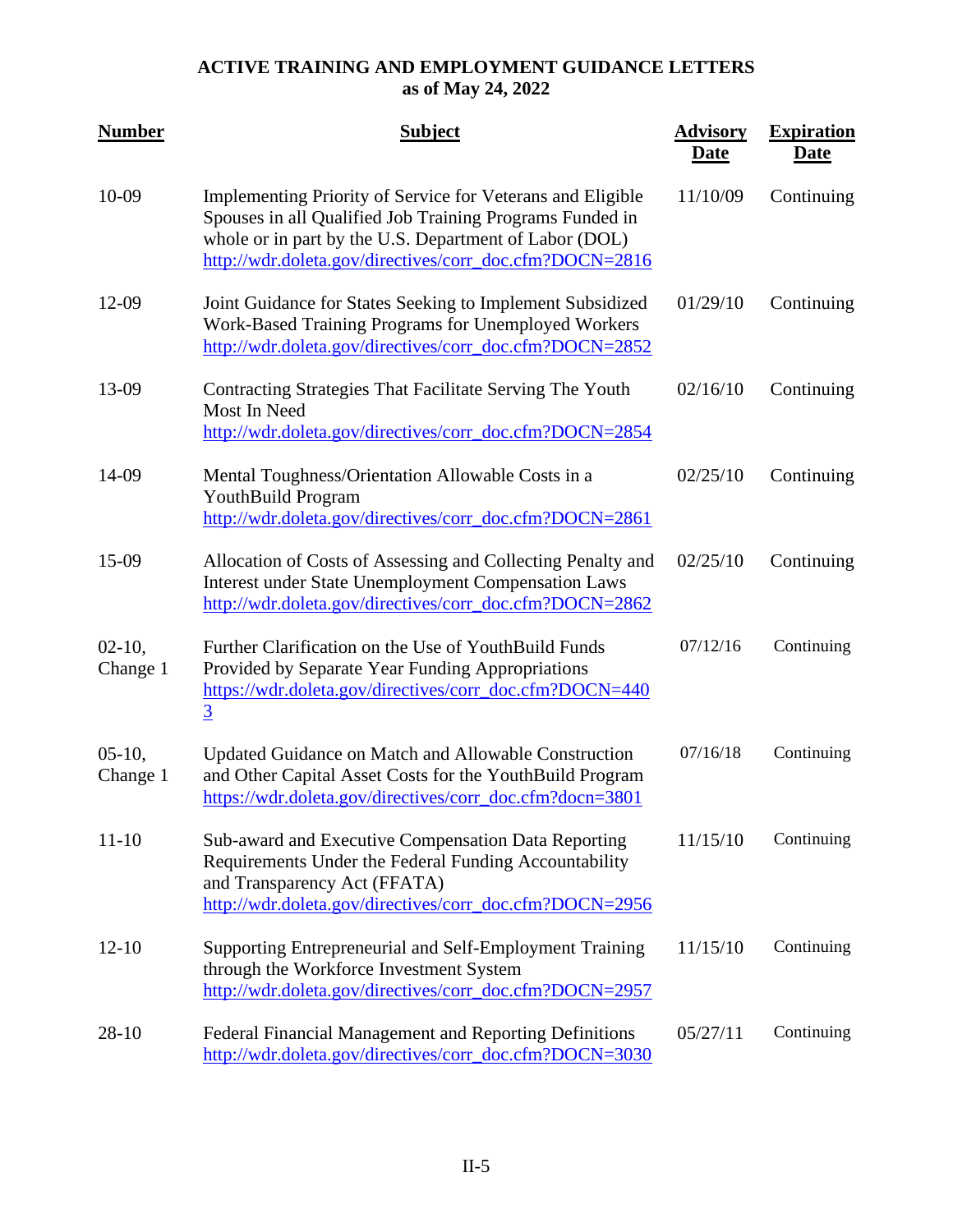| <b>Number</b>        | <b>Subject</b>                                                                                                                                                                                                                                                                                                   | <b>Advisory</b><br><u>Date</u> | <b>Expiration</b><br><b>Date</b> |
|----------------------|------------------------------------------------------------------------------------------------------------------------------------------------------------------------------------------------------------------------------------------------------------------------------------------------------------------|--------------------------------|----------------------------------|
| $33-10$              | Special Procedures: Labor Certification Process for Itinerant<br>Commercial Beekeeping Employers in the H-2A Program<br>http://wdr.doleta.gov/directives/corr_doc.cfm?DOCN=3043                                                                                                                                  | 06/14/11                       | Continuing                       |
| $11-11,$<br>Change 1 | Selective Service Registration Requirements for<br><b>Employment and Training Administration Funded Programs</b><br>http://wdr.doleta.gov/directives/corr_doc.cfm?DOCN=6972                                                                                                                                      | 01/20/12                       | Continuing                       |
| $11-11,$<br>Change 2 | Selective Service Registration Requirements for<br><b>Employment and Training Administration Funded Programs</b><br>http://wdr.doleta.gov/directives/corr_doc.cfm?DOCN=8779                                                                                                                                      | 05/16/12                       | Continuing                       |
| $12 - 11$            | \$500 Million Special Distribution under the American<br>Recovery and Reinvestment Act (Recovery Act)<br>http://wdr.doleta.gov/directives/corr_doc.cfm?DOCN=4447                                                                                                                                                 | 01/05/12                       | Continuing                       |
| $32 - 11$            | \$500 Million Special Distribution Provided Under the<br>American Recovery and Reinvestment Act of 2009<br>(Recovery Act)<br>http://wdr.doleta.gov/directives/corr_doc.cfm?DOCN=5262                                                                                                                             | 06/01/12                       | Continuing                       |
| $39-11$              | Guidance on the Handling and Protection of Personally<br>Identifiable Information (PII)<br>http://wdr.doleta.gov/directives/corr_doc.cfm?DOCN=7872                                                                                                                                                               | 06/28/12                       | Continuing                       |
| $02 - 12$            | <b>Employment and Training Administration (ETA) Grant</b><br>Recipient Responsibilities for Reporting Instances of<br>Suspected Fraud, Program Abuse and Criminal Conduct<br>http://wdr.doleta.gov/directives/corr_doc.cfm?DOCN=9222                                                                             | 07/12/12                       | Continuing                       |
| $03-12$              | Guidance on the Applicability of the Worker Adjustment<br>and Retraining Notification (WARN) Act, 29 U.S.C., 2101-<br>2109, to layoffs that may occur among Federal Contractors,<br>including in the Defense Industry as a Result of<br>Sequestration<br>http://wdr.doleta.gov/directives/corr_doc.cfm?DOCN=6487 | 07/30/12                       | Continuing                       |
| $15 - 12$            | Delivery of Benefits and Services to Trade Adjustment<br>Assistance (TAA) Program Recipients through the<br>American Job Center Network Delivery System<br>http://wdr.doleta.gov/directives/corr_doc.cfm?DOCN=7401                                                                                               | 03/07/13                       | Continuing                       |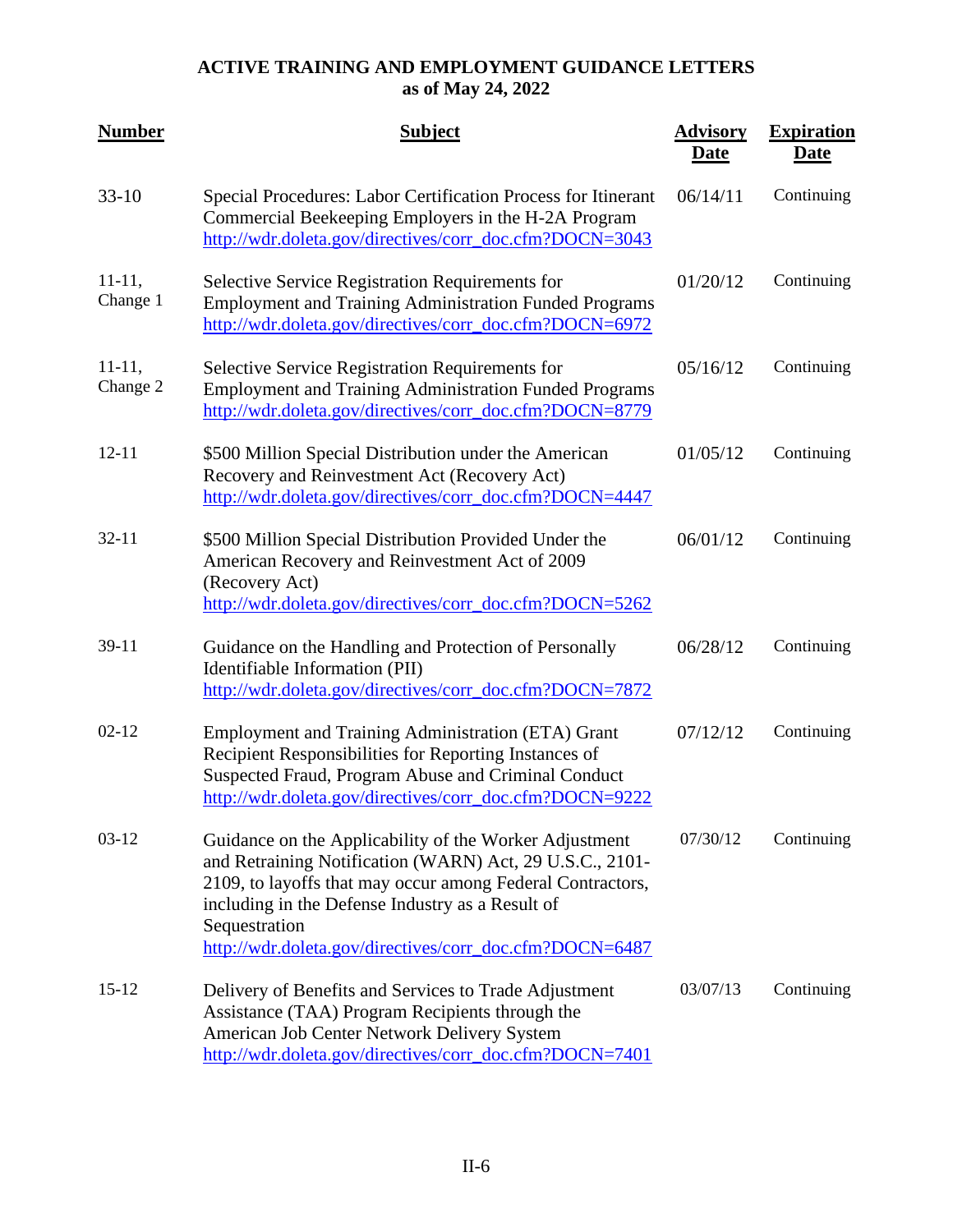| <b>Number</b>        | <b>Subject</b>                                                                                                                                                                                                                                                             | <b>Advisory</b><br><b>Date</b> | <b>Expiration</b><br><b>Date</b> |
|----------------------|----------------------------------------------------------------------------------------------------------------------------------------------------------------------------------------------------------------------------------------------------------------------------|--------------------------------|----------------------------------|
| $35 - 12$            | Definition and Guidance on Allowable Construction<br><b>Credentials for YouthBuild Programs</b><br>http://wdr.doleta.gov/directives/corr_doc.cfm?docn=8795                                                                                                                 | 06/24/13                       | Continuing                       |
| $35-12,$<br>Change 1 | Clarification on Definition and Guidance of Allowable<br><b>Construction Credentials for YouthBuild Programs</b><br>https://wdr.doleta.gov/directives/corr_doc.cfm?DOCN=846<br>$\overline{2}$                                                                              | 07/21/17                       | Continuing                       |
| $02 - 13$            | Implementation of the Uniform National Threshold Entered<br>Employment Rate (UNTEER) for Veterans and Eligible<br>Persons in the Wagner-Peyser Employment Service and<br>Jobs for Veterans State Grants (JVSG)<br>http://wdr.doleta.gov/directives/corr_doc.cfm?docn=7064  | 08/09/13                       | Continuing                       |
| $05-13$              | Pilot Study on Credential, Degree and Certificate<br>Attainment by Participants of the Native American, Section<br>166, Workforce Investment Act (WIA) Adult Program<br>http://wdr.doleta.gov/directives/corr_doc.cfm?DOCN=8377                                            | 09/04/13                       | Continuing                       |
| $17 - 13$            | <b>Exemption of Senior Community Service Employment</b><br>Program (SCSEP) Wages from Income Eligibility<br>Determinations for Federal Housing Programs and<br>Supplemental Nutrition Assistance Program (SNAP)<br>http://wdr.doleta.gov/directives/corr_doc.cfm?DOCN=3985 | 03/28/14                       | Continuing                       |
| 19-13                | Jobs for Veterans' State Grants (JVSG) Program Reforms<br>and Roles and Responsibilities of American Job Center<br>(AJC) Staff Serving Veterans<br>http://wdr.doleta.gov/directives/corr_doc.cfm?DOCN=7239                                                                 | 04/10/14                       | Continuing                       |
| $19-13,$<br>Change 1 | Expansion and Clarification of Definition of Significant<br>Barriers to Employment for Determining Eligibility for the<br>Disabled Veterans' Outreach Program (DVOP)<br>http://wdr.doleta.gov/directives/corr_doc.cfm?DOCN=9393                                            | 02/11/15                       | Continuing                       |
| 19-13,<br>Change 2   | Expansion and Clarification of Homeless Definition as a<br><b>Significant Barrier to Employment (SBE)</b><br>http://wdr.doleta.gov/directives/corr_doc.cfm?DOCN=3305                                                                                                       | 10/30/15                       | Continuing                       |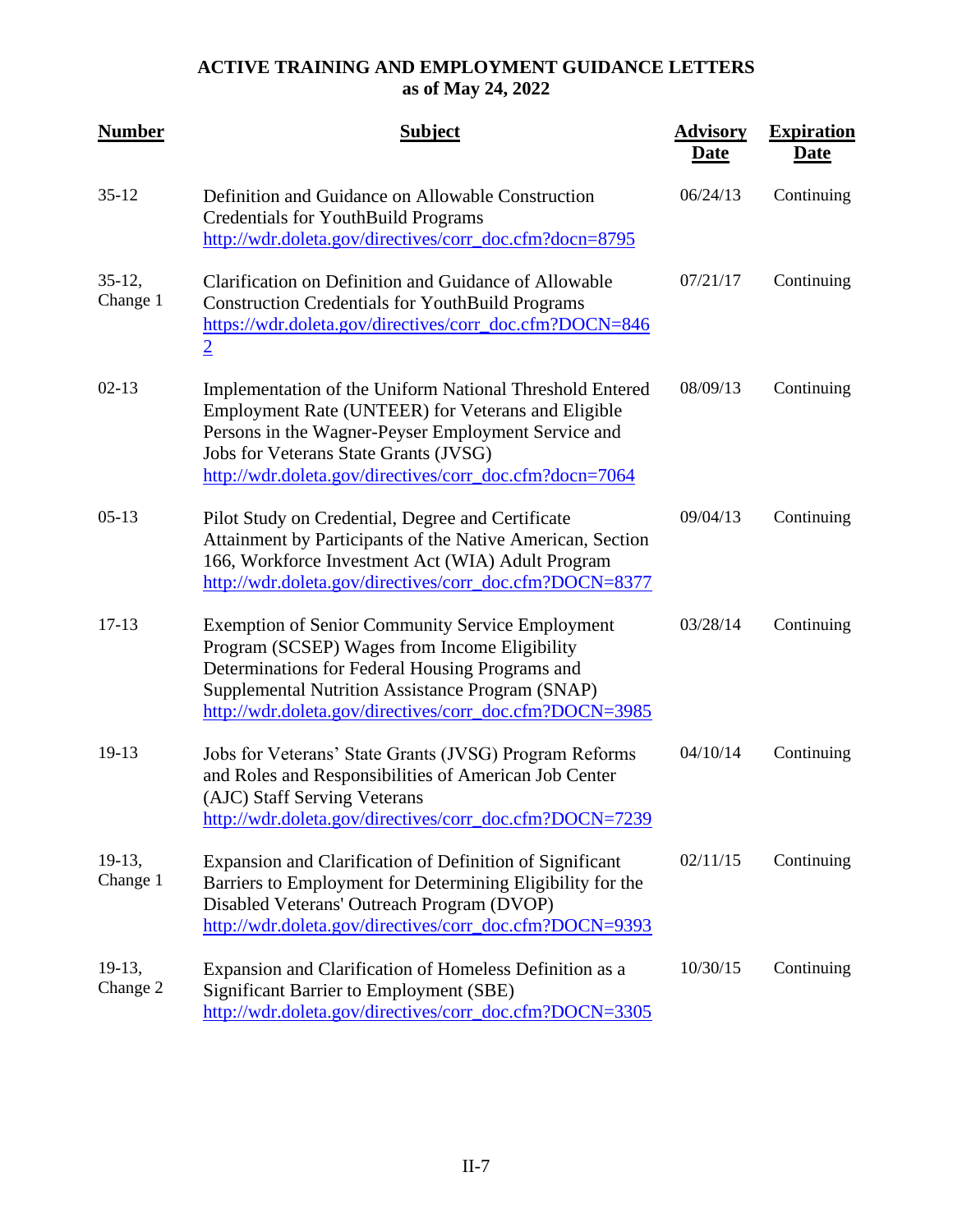| <b>Number</b>         | <b>Subject</b>                                                                                                                                                                                                                                                     | <b>Advisory</b><br><b>Date</b> | <b>Expiration</b><br><b>Date</b> |
|-----------------------|--------------------------------------------------------------------------------------------------------------------------------------------------------------------------------------------------------------------------------------------------------------------|--------------------------------|----------------------------------|
| $20-13$ ,<br>Change 2 | Designation of Additional Population of Veterans and Other<br>Populations Eligible for Services from the Disabled<br>Veterans' Outreach Program Specialists<br>https://wdr.doleta.gov/directives/corr_doc.cfm?docn=9142                                            | 2/07/19                        | Continuing                       |
| $26-13$               | Impact of the U.S. Supreme Court's Decision in United<br>States v. Windsor on Eligibility and Services Provided<br>Under Workforce Grants Administered by the Employment<br>and Training Administration<br>http://wdr.doleta.gov/directives/corr_doc.cfm?DOCN=4223 | 06/18/14                       | Continuing                       |
| $27-13$               | Impact of the U.S. Supreme Court's Decision in United<br>States v. Windsor on the Trade Adjustment Assistance<br>Program<br>http://wdr.doleta.gov/directives/corr_doc.cfm?DOCN=4887                                                                                | 06/18/14                       | Continuing                       |
| $02 - 14$             | Eligibility of Deferred Action for Childhood Arrivals<br>Participants for Workforce Investment Act and Wagner-<br>Peyser Act Programs<br>http://wdr.doleta.gov/directives/corr_doc.cfm?DOCN=7233                                                                   | 07/14/14                       | Continuing                       |
| $3 - 14$              | Implementing a Job-Driven Workforce System<br>http://wdr.doleta.gov/directives/corr_doc.cfm?DOCN=5483                                                                                                                                                              | 07/30/14                       | Continuing                       |
| $07-14,$<br>Change 1  | Updated Guidance for Implementing the Construction Plus<br>Component of the YouthBuild Program, as authorized by<br>the Workforce Innovation and Opportunity Act (WIOA)<br>https://wdr.doleta.gov/directives/corr_doc.cfm?docn=5889.                               | 08/17/18                       | Continuing                       |
| $10 - 14$             | Update on Complying with Nondiscrimination Provisions:<br><b>Unemployment Status Restrictions and Possible Disparate</b><br>Impact Based on Race, National Origin, Sex, and Disability<br>http://wdr.doleta.gov/directives/corr_doc.cfm?DOCN=7027                  | 10/17/14                       | Continuing                       |
| $11 - 14$             | Update on Complying with Nondiscrimination Provisions:<br>Credit History Restrictions and Possible Disparate Impact<br>Based on Race, National Origin, Sex, and Disability<br>http://wdr.doleta.gov/directives/corr_doc.cfm?DOCN=9442                              | 10/17/14                       | Continuing                       |
| $13 - 14$             | <b>Rescissions of Older Worker Bulletins</b><br>http://wdr.doleta.gov/directives/corr_doc.cfm?DOCN=4156                                                                                                                                                            | 10/30/14                       | Continuing                       |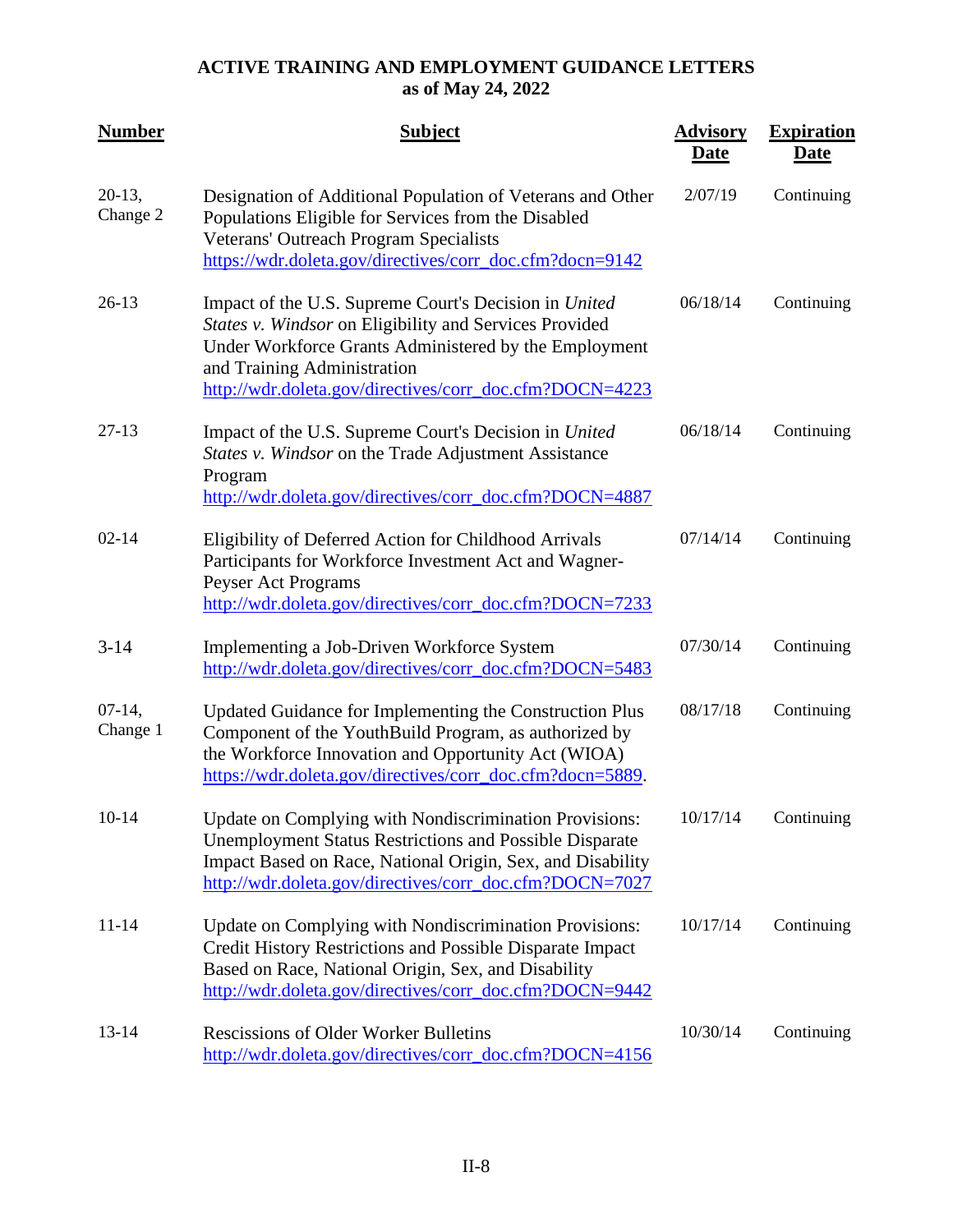| <b>Number</b>      | <b>Subject</b>                                                                                                                                                                                                                                                                                                                                                                               | <b>Advisory</b><br><b>Date</b> | <b>Expiration</b><br><b>Date</b> |
|--------------------|----------------------------------------------------------------------------------------------------------------------------------------------------------------------------------------------------------------------------------------------------------------------------------------------------------------------------------------------------------------------------------------------|--------------------------------|----------------------------------|
| $15 - 14$          | Implementation of the New Uniform Guidance Regulations<br>http://wdr.doleta.gov/directives/corr_doc.cfm?docn=5740                                                                                                                                                                                                                                                                            | 12/19/14                       | Continuing                       |
| 19-14              | Vision for the Workforce System and Initial Implementation<br>of the Workforce Innovation and Opportunity Act<br>https://wdr.doleta.gov/directives/corr_doc.cfm?DOCN=735<br>$\overline{3}$                                                                                                                                                                                                   | 02/19/15                       | Continuing                       |
| $22 - 14$          | Applying the Uniform National Threshold Entered<br>Employment Rate (UNTEER) to States' Program Year (PY)<br>Veterans' Entered Employment Rates (VEERs) to<br>Determine Compliance and Identify Need for Remedial<br><b>Actions</b><br>http://wdr.doleta.gov/directives/corr_doc.cfm?DOCN=5096                                                                                                | 03/18/15                       | Continuing                       |
| $23 - 14$          | Workforce Innovation and Opportunity Act (WIOA) Youth<br><b>Program Transition</b><br>http://wdr.doleta.gov/directives/corr_doc.cfm?DOCN=4244                                                                                                                                                                                                                                                | 03/26/15                       | Continuing                       |
| 29-14,<br>Change 1 | Workforce Innovation and Opportunity Act (WIOA) Adult,<br>Dislocated Worker and Youth Activities Program<br>Allotments for Program Year (PY) 2015; Final PY 2015<br>Allotments for the Wagner-Peyser Act Employment Service<br>(ES) Program Allotments; and Workforce Information<br>Grants to States Allotments for PY 2015<br>http://wdr.doleta.gov/directives/corr_doc.cfm?DOCN=6937      | 05/01/15                       | Continuing                       |
| 29-14,<br>Change 2 | Update to Workforce Innovation and Opportunity Act<br>(WIOA) Adult, Dislocated Worker and Youth Activities<br>Program Allotments for Program Year (PY) 2015; Final PY<br>2015 Allotments for the Wagner-Peyser Act Employment<br>Service Program Allotments; and Workforce Information<br>Grants to States Allotments for PY 2015<br>http://wdr.doleta.gov/directives/corr_doc.cfm?docn=4532 | 09/01/15                       | Continuing                       |
| 29-14,<br>Change 3 | Fiscal Year (FY) 2016 Advanced Funding Levels Available<br>October 2015 for Workforce Innovation and Opportunity<br>Act (WIOA) Programs<br>http://wdr.doleta.gov/directives/corr_doc.cfm?DOCN=7873                                                                                                                                                                                           | 11/10/15                       | Continuing                       |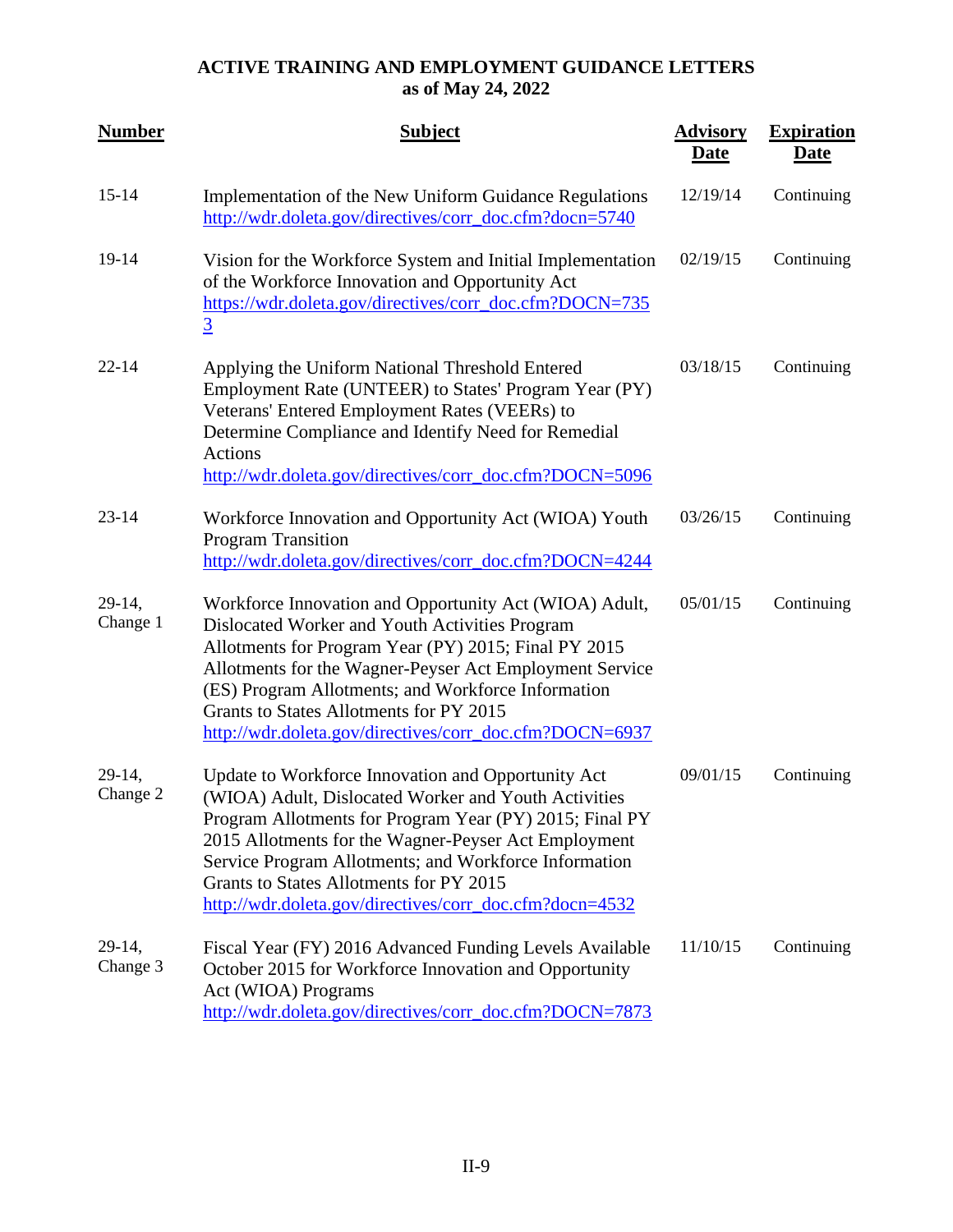| <b>Number</b>        | <b>Subject</b>                                                                                                                                                                                                                                                                                                                                                                          | <b>Advisory</b><br><b>Date</b> | <b>Expiration</b><br><b>Date</b> |
|----------------------|-----------------------------------------------------------------------------------------------------------------------------------------------------------------------------------------------------------------------------------------------------------------------------------------------------------------------------------------------------------------------------------------|--------------------------------|----------------------------------|
| 29-14,<br>Change 4   | The Department Restores the Reduced Adult and Dislocated<br>Worker Funding Available October 2015 to the Original<br>Appropriated Amounts and Uses Transition Authority to<br>Forgo Recapture and Reallotment of Program Year (PY)<br>2015 Workforce Innovation and Opportunity Act (WIOA)<br>Funds<br>http://wdr.doleta.gov/directives/corr_doc.cfm?DOCN=9055                          | 03/10/16                       | Continuing                       |
| $37 - 14$            | Update on Complying with Nondiscrimination<br>Requirements: Discrimination Based on Gender Identity,<br>Gender Expression and Sex Stereotyping are Prohibited<br>Forms of Sex Discrimination in the Workforce<br>Development System<br>http://wdr.doleta.gov/directives/corr_doc.cfm?DOCN=3902                                                                                          | 05/29/15                       | Continuing                       |
| $04-15$              | Vision for the One-Stop Delivery System under the<br>Workforce Innovation and Opportunity Act (WIOA)<br>http://wdr.doleta.gov/directives/corr_doc.cfm?docn=6455                                                                                                                                                                                                                         | 08/13/15                       | Continuing                       |
| $06-15$              | Qualifying Work Sites and Construction Projects for<br>YouthBuild Grantees and Their Role in Training<br>http://wdr.doleta.gov/directives/corr_doc.cfm?DOCN=6610                                                                                                                                                                                                                        | 10/07/15                       | Continuing                       |
| $08-15$              | Second Title 1 WIOA Youth Program Transition Guidance<br>http://wdr.doleta.gov/directives/corr_doc.cfm?docn=6073                                                                                                                                                                                                                                                                        | 11/17/15                       | Continuing                       |
| $17 - 15$            | Workforce Innovation and Opportunity Act (WIOA) Adult,<br>Dislocated Worker and Youth Activities Program<br>Allotments for Program Year (PY) 2016; Final PY 2016<br>Allotments for the Wagner-Peyser Act Employment Service<br>(ES) Program Allotments; and Workforce Information<br>Grants to States Allotments for PY 2016<br>http://wdr.doleta.gov/directives/corr_doc.cfm?docn=8938 | 04/05/16                       | 06/30/20                         |
| $17-15,$<br>Change 1 | Fiscal Year (FY) 2017 Advance Funding Levels Available<br>October 2016 for Workforce Innovation and Opportunity<br>Act (WIOA) Programs and Correction to the Adults Age<br>Range for the Economically Disadvantaged Data Factor<br>https://wdr.doleta.gov/directives/corr_doc.cfm?DOCN=119<br>9                                                                                         | 11/21/16                       | Continuing                       |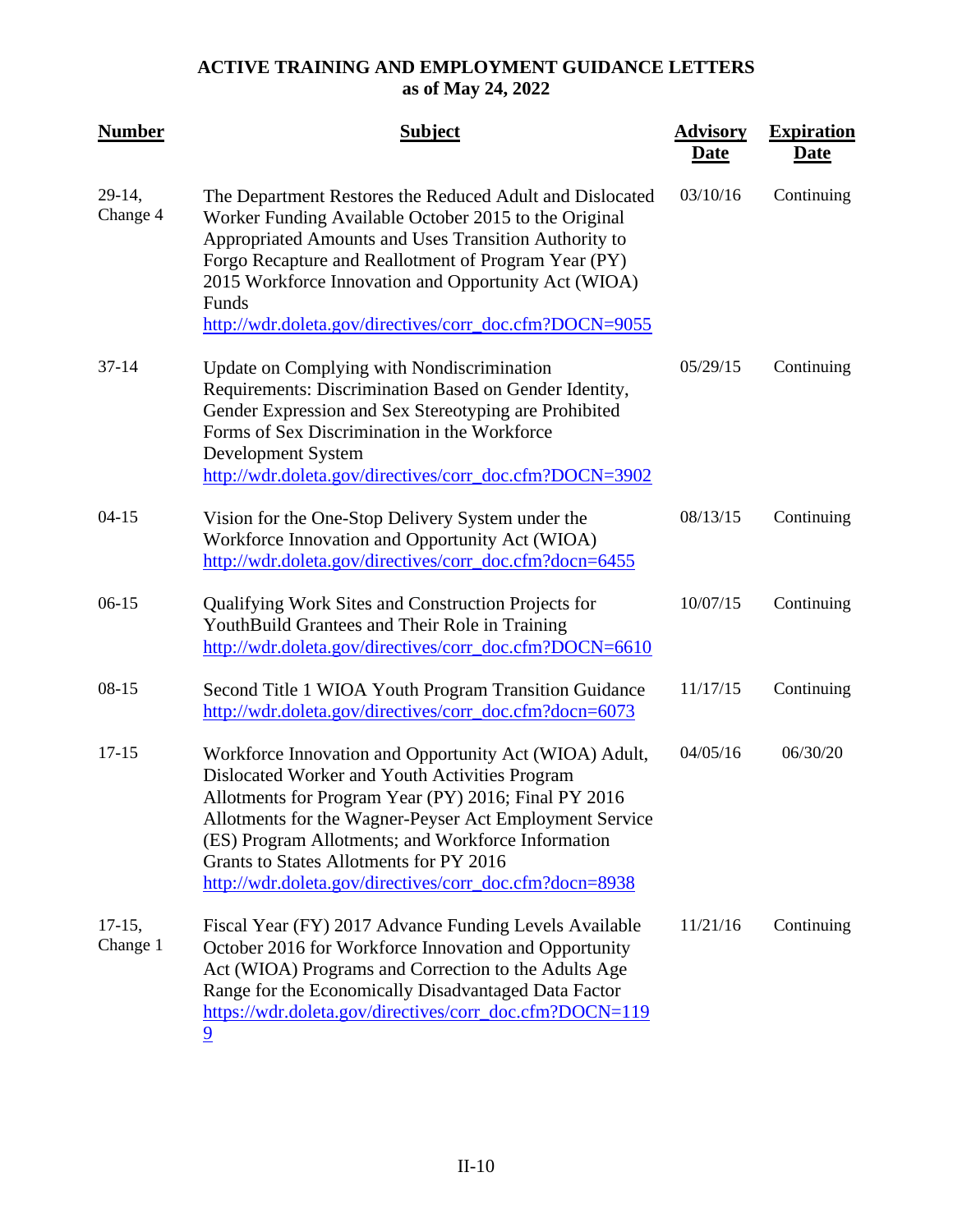| <b>Number</b>         | <b>Subject</b>                                                                                                                                                                                                                                     | <b>Advisory</b><br><b>Date</b> | <b>Expiration</b><br><b>Date</b> |
|-----------------------|----------------------------------------------------------------------------------------------------------------------------------------------------------------------------------------------------------------------------------------------------|--------------------------------|----------------------------------|
| $17-15,$<br>Change 2  | Revised Fiscal Year (FY) 2017 Advance Funding Levels<br>Available October 2016 for Workforce Innovation and<br><b>Opportunity Act (WIOA) Programs</b><br>https://wdr.doleta.gov/directives/corr_doc.cfm?DOCN=444<br>8                              | 03/08/17                       | Continuing                       |
| $17-15$ ,<br>Change 3 | Revised Fiscal Year (FY) 2017 Advance Funding Levels<br>Available October 2016 for Workforce Innovation and<br><b>Opportunity Act (WIOA) Programs</b><br>https://wdr.doleta.gov/directives/corr_doc.cfm?DOCN=869<br>$\overline{2}$                 | 06/21/17                       | Continuing                       |
| $23 - 15$             | The Process for Making High Risk Determinations after<br>Award and the Associated Risk Mitigation Procedures<br>https://wdr.doleta.gov/directives/corr_doc.cfm?DOCN=633<br>$\overline{0}$                                                          | 05/16/16                       | Continuing                       |
| $25-15,$<br>Change 2  | Work Opportunity Tax Credit 2015 Reauthorization<br>Training and Employment Guidance Letter 25-15, Change 2<br>https://wdr.doleta.gov/directives/corr_doc.cfm?DOCN=997<br>$\boldsymbol{0}$                                                         | 02/16/18                       | Continuing                       |
| $04-16$               | Enrollment of Homeless Veterans Program Participants into<br>a Workforce Innovation and Opportunity Act (WIOA)<br>Workforce Program at an American Job Center (AJC)<br>https://wdr.doleta.gov/directives/corr_doc.cfm?DOCN=782<br>$\boldsymbol{0}$ | 08/04/16                       | Continuing                       |
| $07 - 16$             | Data Matching to Facilitate WIOA Performance Reporting<br>https://wdr.doleta.gov/directives/corr_doc.cfm?DOCN=695<br>$\underline{6}$                                                                                                               | 08/23/16                       | Continuing                       |
| $08-16$               | Supporting Unemployment Insurance Beneficiaries Seeking<br>Postsecondary Education or Training<br>https://wdr.doleta.gov/directives/corr_doc.cfm?DOCN=911<br>$\overline{3}$                                                                        | 09/23/16                       | Continuing                       |
| $09-16$               | Updated Information on POWER Initiative National<br><b>Dislocated Worker Grants</b><br>https://wdr.doleta.gov/directives/corr_doc.cfm?DOCN=941<br>8                                                                                                | 10/20/16                       | Continuing                       |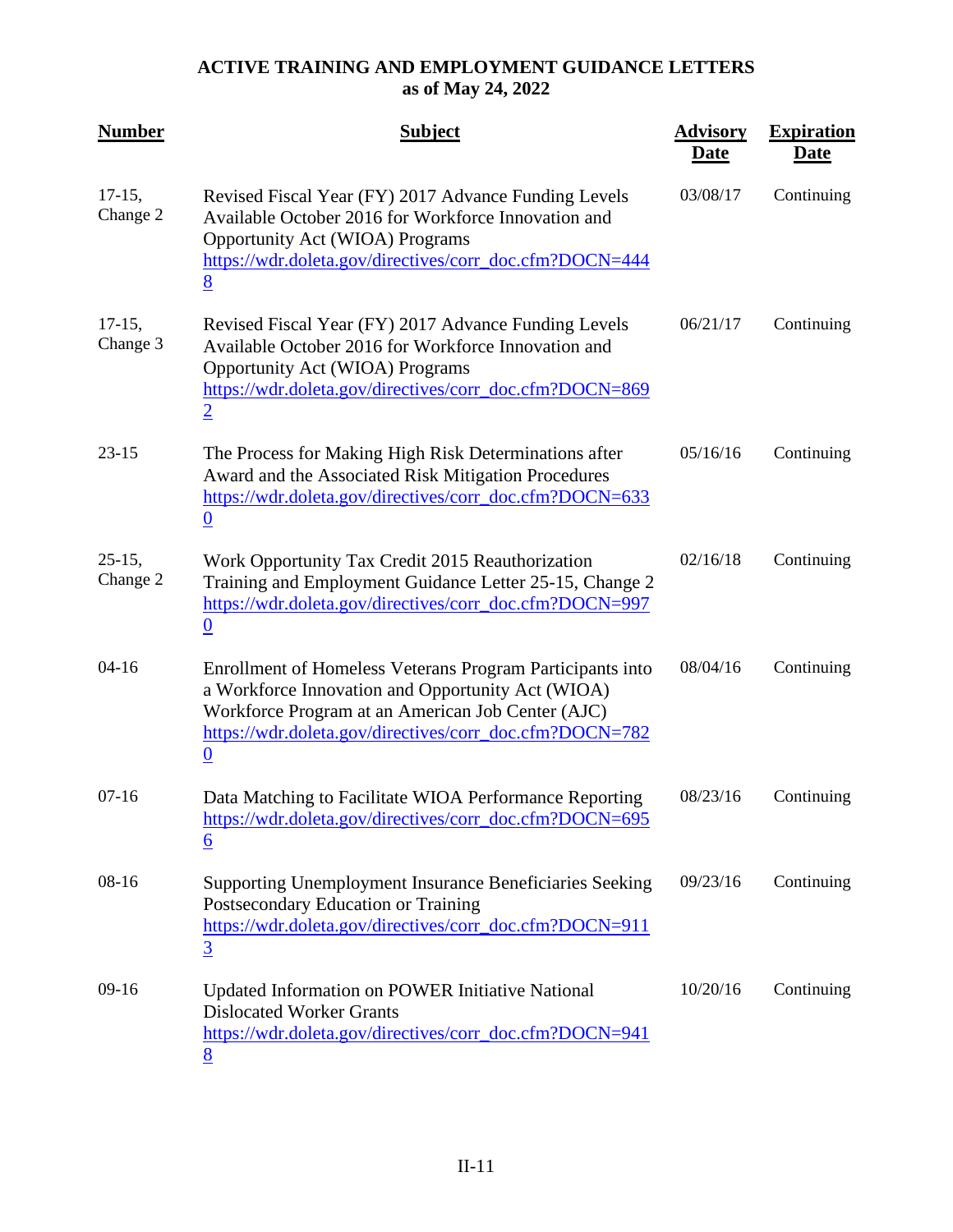| <b>Number</b>         | <b>Subject</b>                                                                                                                                                                                                                      | <b>Advisory</b><br><b>Date</b> | <b>Expiration</b><br><u>Date</u> |
|-----------------------|-------------------------------------------------------------------------------------------------------------------------------------------------------------------------------------------------------------------------------------|--------------------------------|----------------------------------|
| $10-16,$<br>Change 1  | Performance Accountability Guidance for Workforce<br>Innovation and Opportunity Act (WIOA) Title I, Title II,<br>Title III, and Title IV Core Programs<br>https://wdr.doleta.gov/directives/corr_doc.cfm?DOCN=325<br>$\overline{5}$ | 08/23/17                       | Continuing                       |
| $11 - 16$             | YouthBuild Compliance with Davis-Bacon and Related<br>Acts (DBRA)<br>https://wdr.doleta.gov/directives/corr_doc.cfm?DOCN=602<br>$\underline{6}$                                                                                     | 12/20/16                       | Continuing                       |
| $11-16$ ,<br>Change 1 | YouthBuild Compliance with Davis-Bacon and Related<br>Acts (DBRA)<br>https://wdr.doleta.gov/directives/corr_doc.cfm?docn=3404                                                                                                       | 04/15/19                       | Continuing                       |
| $12 - 16$             | Questions and Answers on the Effects of Strikes and<br>Lockouts on Eligibility for Trade Adjustment Assistance<br>(TAA) and Trade Readjustment Allowance (TRA)<br>https://wdr.doleta.gov/directives/corr_doc.cfm?DOCN=711           | 12/22/16                       | Continuing                       |
| $13 - 16$             | Guidance on Registered Apprenticeship Provisions and<br>Opportunities in the Workforce Innovation and Opportunity<br>Act (WIOA)<br>https://wdr.doleta.gov/directives/corr_doc.cfm?DOCN=912<br>$\overline{5}$                        | 01/12/17                       | Continuing                       |
| $13-16$ ,<br>Change 1 | Guidance on Registered Apprenticeship Provisions and<br>Opportunities in the Workforce Innovation and Opportunity<br>Act (WIOA)<br>https://wdr.doleta.gov/directives/corr_doc.cfm?docn=6737                                         | 05/17/21                       | Continuing                       |
| $15 - 16$             | <b>Competitive Selection of One-Stop Operators</b><br>https://wdr.doleta.gov/directives/corr_doc.cfm?DOCN=811<br>$\underline{6}$                                                                                                    | 01/17/17                       | Continuing                       |
| $16-16$               | One-Stop Operations Guidance for the American Job Center<br><b>Network</b><br>https://wdr.doleta.gov/directives/corr_doc.cfm?DOCN=877                                                                                               | 01/18/17                       | Continuing                       |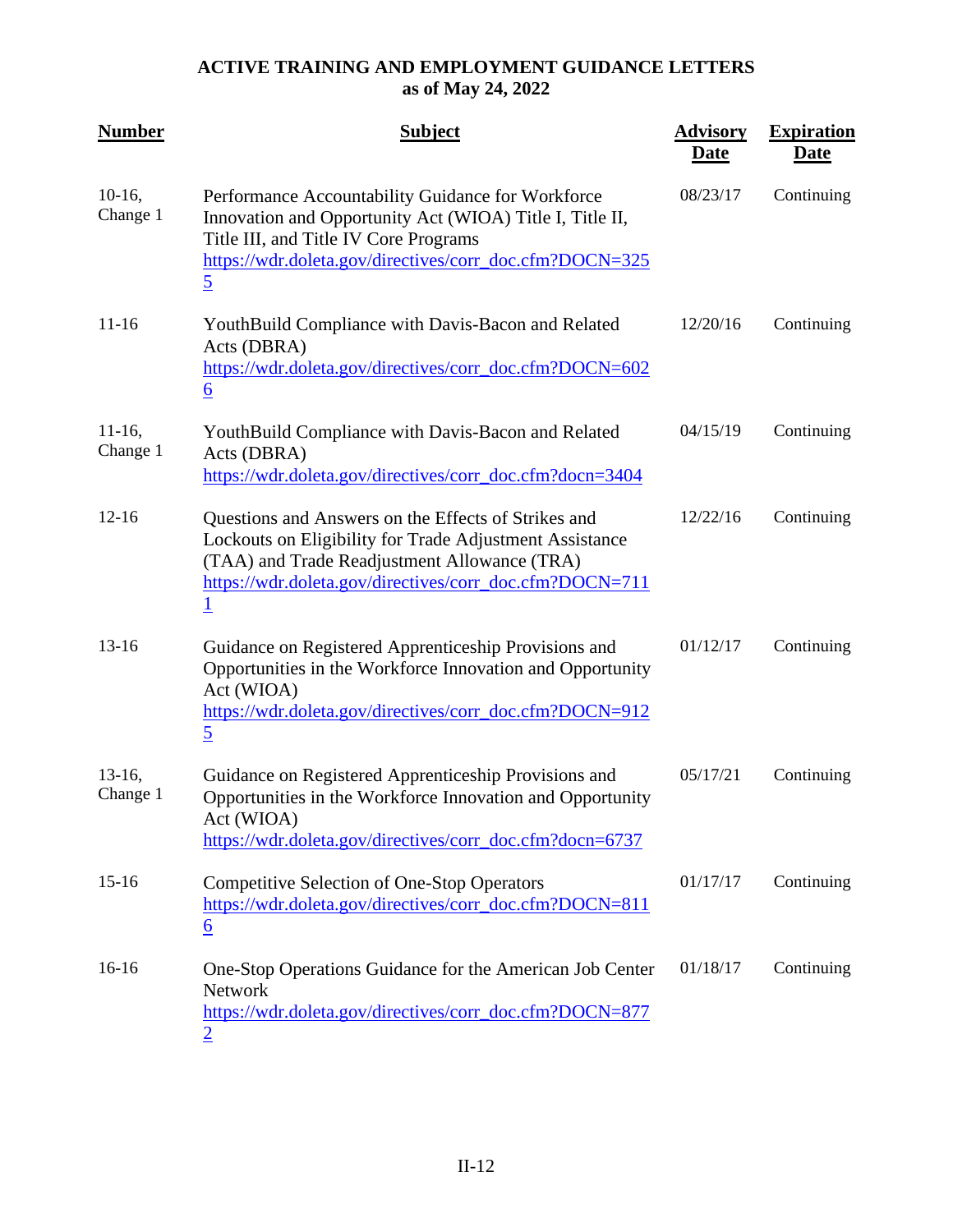| <b>Number</b>         | <b>Subject</b>                                                                                                                                                                                                                                                                                                                                          | <b>Advisory</b><br><b>Date</b> | <b>Expiration</b><br><b>Date</b> |
|-----------------------|---------------------------------------------------------------------------------------------------------------------------------------------------------------------------------------------------------------------------------------------------------------------------------------------------------------------------------------------------------|--------------------------------|----------------------------------|
| $16-16,$<br>Change 1  | Change 1 to Training and Employment Guidance Letter<br>(TEGL) 16-16 One-Stop Operations Guidance for the<br><b>American Job Center Network</b><br>https://wdr.doleta.gov/directives/corr_doc.cfm?docn=3833                                                                                                                                              | 06/16/17                       | Continuing                       |
| $17-16$               | Infrastructure Funding of the One-Stop Delivery System<br>https://wdr.doleta.gov/directives/corr_doc.cfm?DOCN=496<br>8                                                                                                                                                                                                                                  | 01/18/17                       | Continuing                       |
| $18-16,$<br>Change 1  | Change 1 to Training and Employment Guidance Letter 18-<br>16, Program Eligibility and Enrollment Guidance for the<br>National Farmworker Jobs Program<br>https://wdr.doleta.gov/directives/corr_doc.cfm?docn=6503                                                                                                                                      | 07/12/21                       | Continuing                       |
| 19-16                 | Guidance on Services provided through the Adult and<br>Dislocated Worker Programs under the Workforce<br>Innovation and Opportunity Act (WIOA) and the Wagner-<br>Peyser Act Employment Service (ES), as amended by title<br>III of WIOA, and for Implementation of the WIOA Final<br>Rules<br>https://wdr.doleta.gov/directives/corr_doc.cfm?docn=3851 | 03/01/17                       | Continuing                       |
| $21 - 16$             | Third Workforce Innovation and Opportunity Act (WIOA)<br>Title I Youth Formula Program Guidance<br>https://wdr.doleta.gov/directives/corr_doc.cfm?DOCN=715<br>$\overline{9}$                                                                                                                                                                            | 03/02/17                       | Continuing                       |
| $21-16$ ,<br>Change 1 | Change 1 to Training and Employment Guidance Letter<br>(TEGL) 21-16 Third Workforce Innovation and Opportunity<br>Act (WIOA) Title I Youth Formula Program Guidance<br>https://wdr.doleta.gov/directives/corr_doc.cfm?docn=3389                                                                                                                         | 07/30/21                       | Continuing                       |
| $24 - 16$             | Reallotment of Workforce Innovation and Opportunity Act<br>(WIOA) Title I Formula-Allotted Funds for Dislocated<br>Worker Activities for Program Year (PY 2016)<br>https://wdr.doleta.gov/directives/corr_doc.cfm?DOCN=527<br>8                                                                                                                         | 03/16/17                       | Continuing                       |
| $26-16$               | Guidance on the use of Supplemental Wage Information to<br>implement the Performance Accountability Requirements<br>under the Workforce Innovation and Opportunity Act<br>https://wdr.doleta.gov/directives/corr_doc.cfm?docn=5002                                                                                                                      | 06/01/17                       | Continuing                       |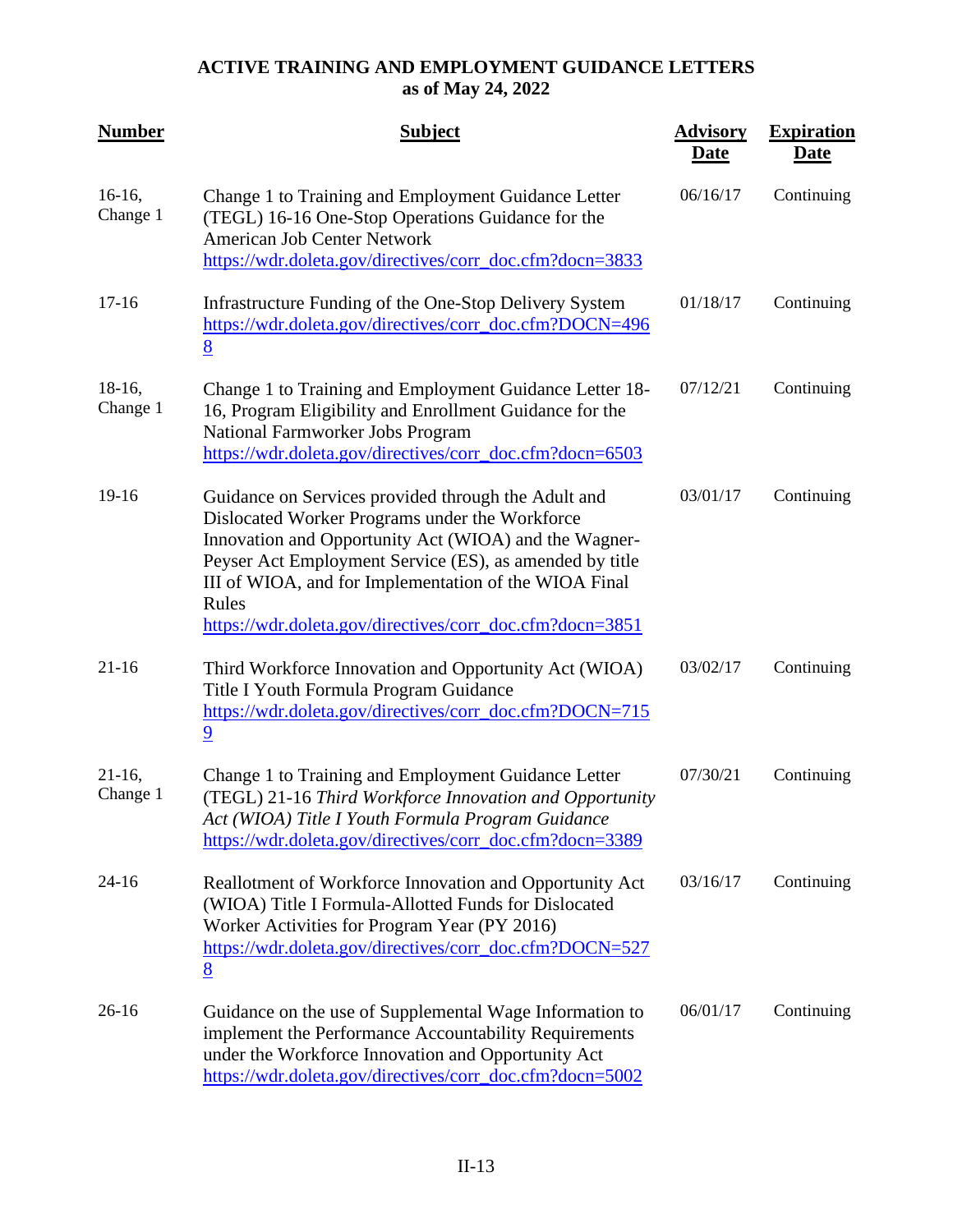| <b>Number</b>         | <b>Subject</b>                                                                                                                                                                                                                                                                                                                                                                                                   | <b>Advisory</b><br><b>Date</b> | <b>Expiration</b><br><b>Date</b> |
|-----------------------|------------------------------------------------------------------------------------------------------------------------------------------------------------------------------------------------------------------------------------------------------------------------------------------------------------------------------------------------------------------------------------------------------------------|--------------------------------|----------------------------------|
| $27 - 16$             | Workforce Innovation and Opportunity Act (WIOA) Adult,<br>Dislocated Worker and Youth Activities Program<br>Allotments for Program Year (PY) 2017; Final PY 2017<br>Allotments for the Wagner-Peyser Act Employment Service<br>(ES) Program Allotments; and the Allotments of Workforce<br>Information Grants to States for PY 2017<br>https://wdr.doleta.gov/directives/corr_doc.cfm?DOCN=822<br>$\overline{9}$ | 06/09/17                       | Continuing                       |
| $27-16$ ,<br>Change 1 | Fiscal Year (FY) 2018 Advance Funding Levels Available<br>October 2017 for Workforce Innovation and Opportunity<br>Act (WIOA) Programs and Correction to the Amounts for<br>Youth and Adult Small State Minimum Allotments<br>https://wdr.doleta.gov/directives/corr_doc.cfm?docn=6643                                                                                                                           | 10/20/17                       | Continuing                       |
| $27-16$ ,<br>Change 2 | Revised Program Year (PY) 2017 Funding Levels for<br>Workforce Innovation and Opportunity Act (WIOA) Title I<br>Adult, Dislocated Worker, and Youth Activities Program<br>Allotments; and PY 2017 Allotments for the Wagner-Peyser<br>Act Employment Service (ES) Program<br>https://wdr.doleta.gov/directives/corr_doc.cfm?DOCN=844<br>8                                                                        | 05/21/18                       | Continuing                       |
| $01-17,$<br>Change 2  | Change 2 to Training and Employment Guidance Letter<br>(TEGL) 1-17, Dislocated Worker Opportunity Grants<br>https://wdr.doleta.gov/directives/corr_doc.cfm?DOCN=895<br>7                                                                                                                                                                                                                                         | 09/01/17                       | Continuing                       |
| $03 - 17$             | <b>WIOA Annual Performance Report Submission</b><br>https://wdr.doleta.gov/directives/corr_doc.cfm?DOCN=992<br>$\overline{4}$                                                                                                                                                                                                                                                                                    | 9/12/17                        | Continuing                       |
| $07-17$               | Business Process to Verify Payment Status for<br>Supplemental Security Income Recipients for the Work<br><b>Opportunity Tax Credit Program</b><br>https://wdr.doleta.gov/directives/corr_doc.cfm?docn=3302                                                                                                                                                                                                       | 02/14/18                       | Continuing                       |
| 08-17                 | Guidance on the Requirement for a Memorandum of<br>Understanding (MOU) Between State Monitor Advocates<br>(SMA) and National Farmworker Jobs Program (NFJP)<br>Grantees<br>https://wdr.doleta.gov/directives/corr_doc.cfm?docn=6290                                                                                                                                                                              | 02/14/18                       | Continuing                       |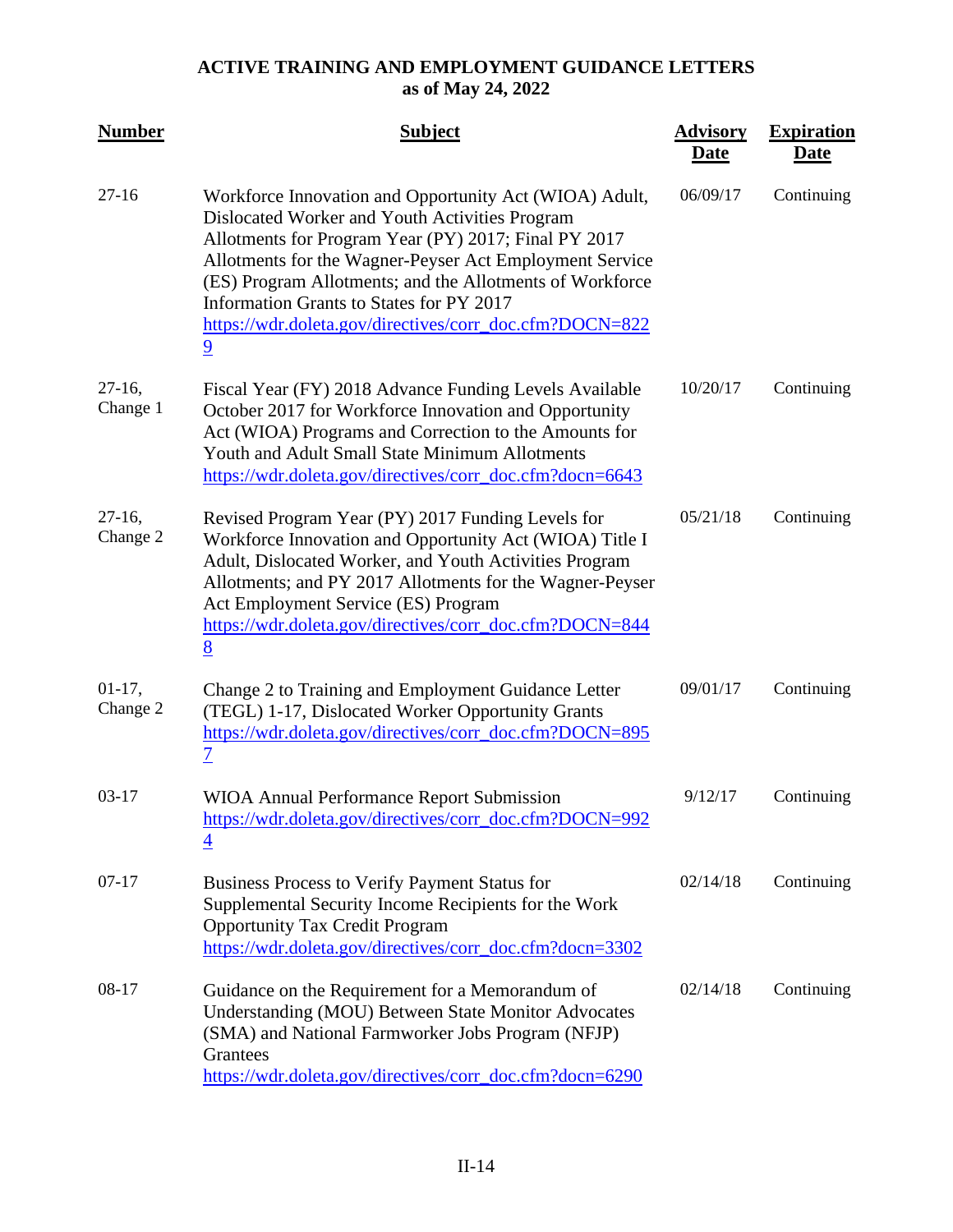| <b>Number</b>        | <b>Subject</b>                                                                                                                                                                                                                                                                                                                                                                                  | <b>Advisory</b><br><b>Date</b> | <b>Expiration</b><br><b>Date</b> |
|----------------------|-------------------------------------------------------------------------------------------------------------------------------------------------------------------------------------------------------------------------------------------------------------------------------------------------------------------------------------------------------------------------------------------------|--------------------------------|----------------------------------|
| $09-17$              | Negotiating Performance Goals for the Workforce<br>Innovation and Opportunity Act (WIOA) Title I Programs<br>and the Wagner-Peyser Act Employment Service as<br>amended by Title III of WIOA, for Program Years (PYs)<br>2018 and PY 2019<br>https://wdr.doleta.gov/directives/corr_doc.cfm?DOCN=519<br>$\underline{6}$                                                                         | 02/16/18                       | Continuing                       |
| $12 - 17$            | National Health Emergency Dislocated Worker<br>Demonstration Grants to Address the Opioid Crisis<br>https://wdr.doleta.gov/directives/corr_doc.cfm?docn=7468                                                                                                                                                                                                                                    | 03/20/18                       | Continuing                       |
| $14 - 17$            | Updated Disadvantaged Youth and Adult Data for use in<br>Program Year (PY) 2018 and future Workforce Innovation<br>and Opportunity Act (WIOA) Youth and Adult Within-State<br><b>Allocation Formulas</b><br>https://wdr.doleta.gov/directives/corr_doc.cfm?docn=5794                                                                                                                            | 04/04/18                       | Continuing                       |
| $16-17$              | Workforce Innovation and Opportunity Act (WIOA) Adult,<br>Dislocated Worker and Youth Activities Program<br>Allotments for Program Year (PY) 2018; Final PY 2018<br>Allotments for the Wagner-Peyser Act Employment Service<br>(ES) Program Allotments; and the Allotments of Workforce<br>Information Grants to States for PY 2018<br>https://wdr.doleta.gov/directives/corr_doc.cfm?docn=3332 | 05/21/18                       | Continuing                       |
| $16-17,$<br>Change 1 | Revised Fiscal Year (FY) 2019 Advance Funding Levels<br>Available October 2018 for Workforce Innovation and<br>Opportunity Act (WIOA) Adult and Dislocated Worker<br>(DW) Program Allotments<br>https://wdr.doleta.gov/directives/corr_doc.cfm?docn=8075                                                                                                                                        | 11/02/18                       | Continuing                       |
| $16-17,$<br>Change 2 | Revised Program Year (PY) 2018 Funding Levels for<br>Workforce Innovation and Opportunity Act (WIOA) Title I<br>Adult, Dislocated Worker (DW), Youth Activities Program<br>Allotments; and PY 2018 Allotments for the Wagner-Peyser<br>Act Employment Service (ES) Program<br>https://wdr.doleta.gov/directives/corr_doc.cfm?docn=8113                                                          | 05/22/19                       | Continuing                       |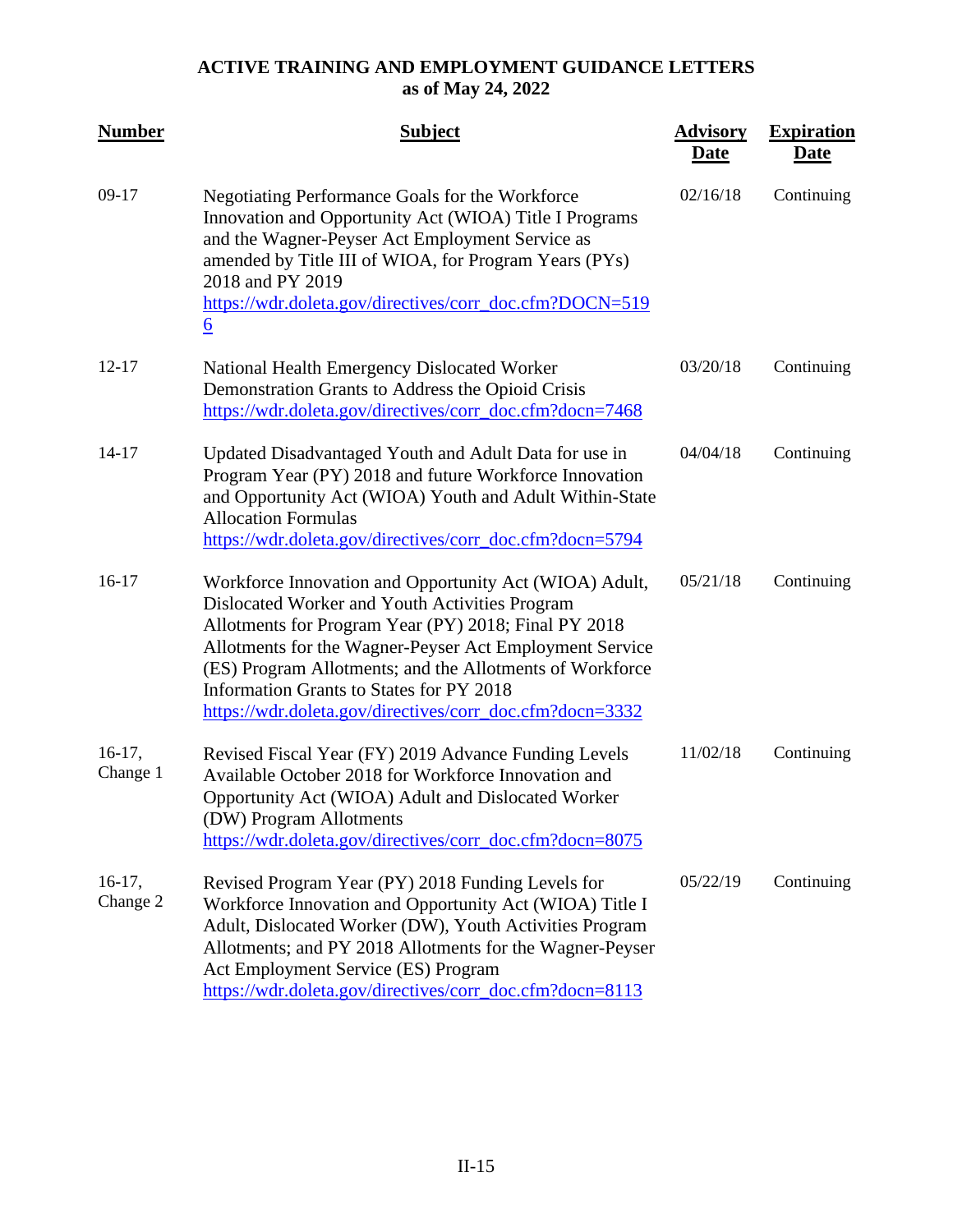| <b>Number</b> | <b>Subject</b>                                                                                                                                                                                  | <b>Advisory</b><br><b>Date</b> | <b>Expiration</b><br><b>Date</b> |
|---------------|-------------------------------------------------------------------------------------------------------------------------------------------------------------------------------------------------|--------------------------------|----------------------------------|
| $20 - 17$     | Program Year (PY) 2018 Workforce and Labor Market<br>Information Grants to States (WIGS): Program Guidance<br>and Deliverables<br>https://wdr.doleta.gov/directives/corr_doc.cfm?docn=4467      | 06/22/18                       | Continuing                       |
| $02-18$       | Trade and Economic Transition National Dislocated Worker<br>Grants<br>https://wdr.doleta.gov/directives/corr_doc.cfm?docn=5927                                                                  | 08/08/18                       | Continuing                       |
| $03-18$       | Eligible Training Provider (ETP) Reporting Guidance under<br>the Workforce Innovation and Opportunity Act (WIOA)<br>https://wdr.doleta.gov/directives/corr_doc.cfm?DOCN=352<br>$\overline{1}$   | 08/31/18                       | Continuing                       |
| $04 - 18$     | National Health Emergency Phase Two: Disaster Recovery<br>National Dislocated Worker Grants to Address the Opioid<br>Crisis<br>https://wdr.doleta.gov/directives/corr_doc.cfm?docn=7230         | 09/14/18                       | Continuing                       |
| $05-18$       | Workforce Innovation and Opportunity Act (WIOA) Annual<br><b>Statewide Performance Report Narrative</b><br>https://wdr.doleta.gov/directives/corr_doc.cfm?DOCN=311<br>8                         | 11/07/18                       | Continuing                       |
| $07-18$       | Guidance for Validating Jointly Required Performance Data<br>Submitted under the Workforce Innovation and Opportunity<br>Act (WIOA)<br>https://wdr.doleta.gov/directives/corr_doc.cfm?docn=4255 | 12/19/18                       | Continuing                       |
| $08 - 18$     | Workforce Innovation and Opportunity Act (WIOA) Title I<br>and Wagner-Peyser Act Waiver Requirements and Request<br>Process<br>https://wdr.doleta.gov/directives/corr_doc.cfm?docn=5533         | 12/19/18                       | Continuing                       |
| $09-18$       | <b>HIRE Vets Medallion Program</b><br>https://wdr.doleta.gov/directives/corr_doc.cfm?DOCN=658<br>$\boldsymbol{0}$                                                                               | 01/23/19                       | Continuing                       |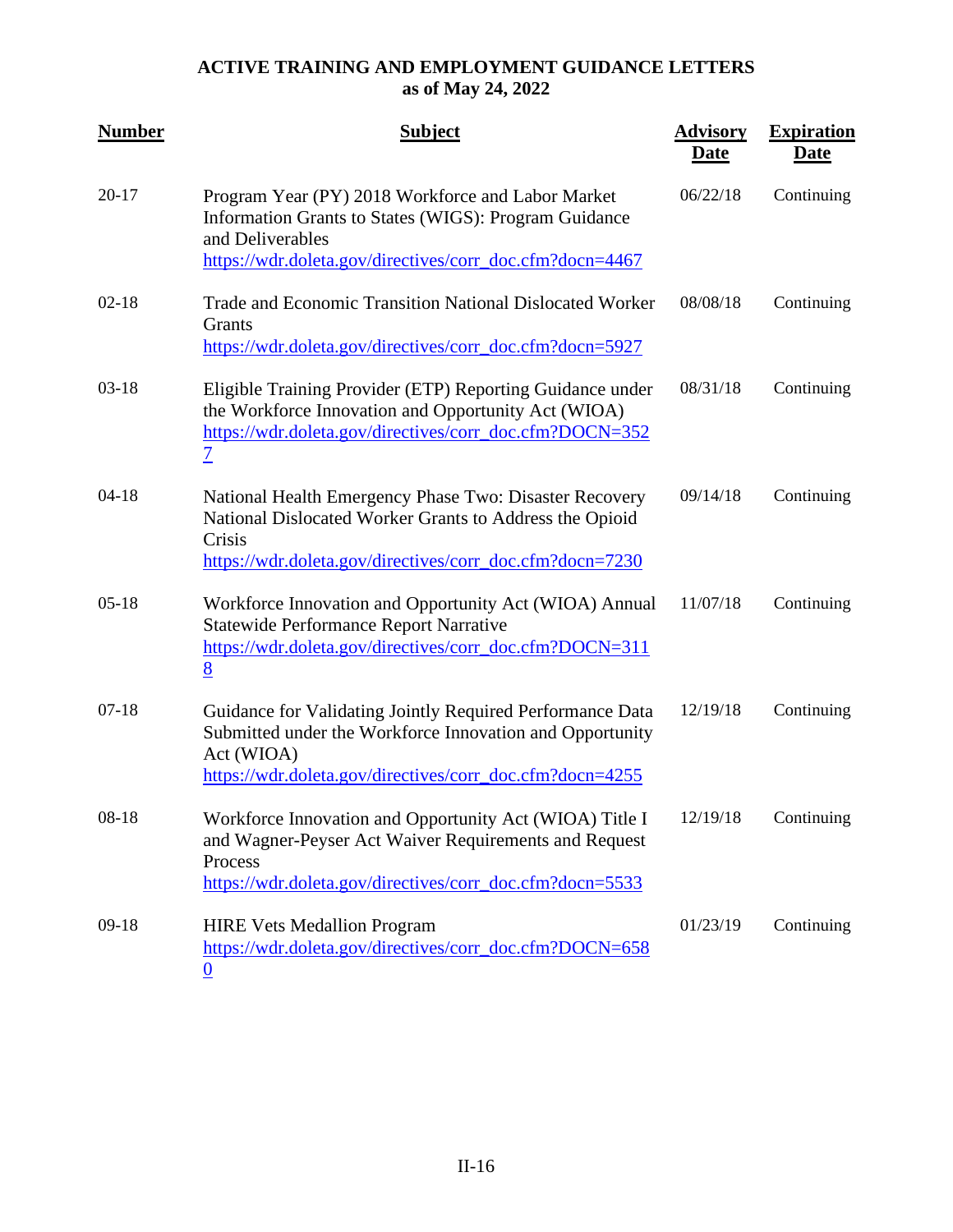| <b>Number</b>         | <b>Subject</b>                                                                                                                                                                                                                                                                                                                                                                                  | <b>Advisory</b><br><b>Date</b> | <b>Expiration</b><br><b>Date</b> |
|-----------------------|-------------------------------------------------------------------------------------------------------------------------------------------------------------------------------------------------------------------------------------------------------------------------------------------------------------------------------------------------------------------------------------------------|--------------------------------|----------------------------------|
| $14 - 18$             | Aligning Performance Accountability Reporting,<br>Definitions, and Policies Across Workforce Employment<br>and Training Programs Administered by the U.S.<br>Department of Labor (DOL)<br>https://wdr.doleta.gov/directives/corr_doc.cfm?docn=7611                                                                                                                                              | 03/25/19                       | Continuing                       |
| $16-18$               | Workforce Innovation and Opportunity Act (WIOA) Adult,<br>Dislocated Worker and Youth Activities Program<br>Allotments for Program Year (PY) 2019; Final PY 2019<br>Allotments for the Wagner-Peyser Act Employment Service<br>(ES) Program Allotments; and the Allotments of Workforce<br>Information Grants to States for PY 2019<br>https://wdr.doleta.gov/directives/corr_doc.cfm?docn=8335 | 04/10/19                       | Continuing                       |
| $16-18,$<br>Change 1  | Revised Program Year (PY) 2019 Funding Levels for<br>Workforce Innovation and Opportunity Act (WIOA) Title I<br>Adult, Dislocated Worker (DW), Youth Activities Program<br>Allotments; and PY 2019 Allotments for the Wagner-Peyser<br>Act Employment Service (ES) Program<br>https://wdr.doleta.gov/directives/corr_doc.cfm?docn=9450                                                          | 09/09/19                       | Continuing                       |
| $17 - 18$             | Availability of Program Year 18 Funding for State<br><b>Apprenticeship Expansion</b><br>https://wdr.doleta.gov/directives/corr_doc.cfm?docn=5113                                                                                                                                                                                                                                                | 05/03/19                       | Continuing                       |
| $17-18$ ,<br>Change 1 | Change 1 to TEGL 17-18: Availability of Program Year 18<br>Funding for State Apprenticeship Expansion<br>https://wdr.doleta.gov/directives/corr_doc.cfm?DOCN=784<br>$\overline{5}$                                                                                                                                                                                                              | 05/21/19                       | Continuing                       |
| $17-18$ ,<br>Change 2 | Change 2 to Training and Employment Guidance Letter<br>(TEGL) 17-18, Availability of Program Year (PY) 18<br>Funding for State Apprenticeship Expansion<br>https://wdr.doleta.gov/directives/corr_doc.cfm?docn=4932                                                                                                                                                                             | 10/10/19                       | Continuing                       |
| $20 - 18$             | Program Year (PY) 2019 Funding Allotments and<br>Instructions for the INA Section 166 Programs<br>https://wdr.doleta.gov/directives/corr_doc.cfm?docn=6052                                                                                                                                                                                                                                      | 05/24/19                       | Continuing                       |
| $1-19$                | Trade Adjustment Assistance Data Integrity (TAADI)<br>https://wdr.doleta.gov/directives/corr_doc.cfm?docn=7478                                                                                                                                                                                                                                                                                  | 07/01/19                       | Continuing                       |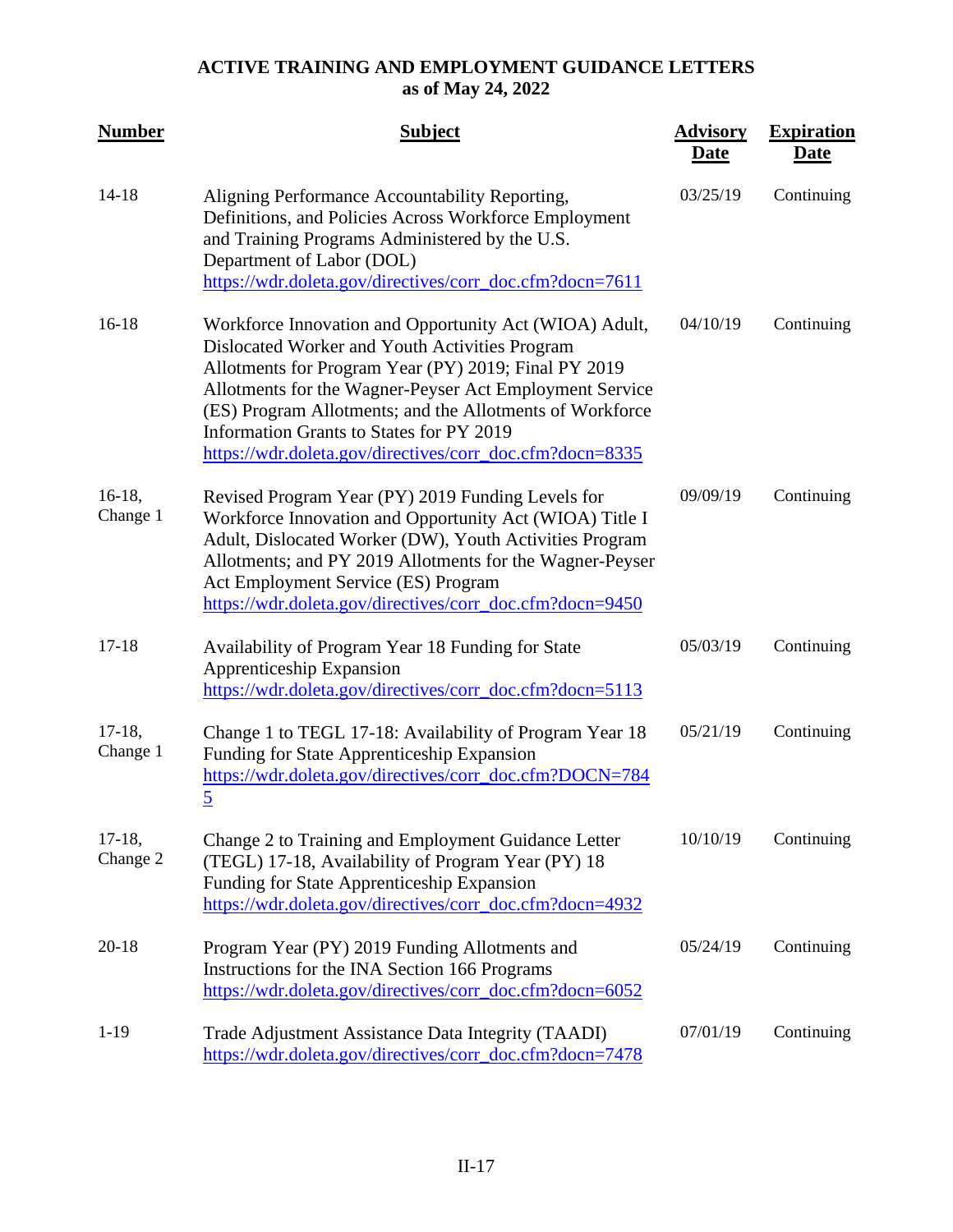| <b>Number</b>        | <b>Subject</b>                                                                                                                                                                                                                                      | <b>Advisory</b><br><b>Date</b> | <b>Expiration</b><br><b>Date</b> |
|----------------------|-----------------------------------------------------------------------------------------------------------------------------------------------------------------------------------------------------------------------------------------------------|--------------------------------|----------------------------------|
| $3-19$               | Real Property Under Employment and Training<br><b>Administration-Funded Grants</b><br>https://wdr.doleta.gov/directives/corr_doc.cfm?DOCN=669<br>$\underline{6}$                                                                                    | 07/15/19                       | Continuing                       |
| $4-19$               | Waiver Authority for the INA Program and Implementation<br>of Additional Indicators of Performance<br>https://wdr.doleta.gov/directives/corr_doc.cfm?DOCN=582<br>$\overline{3}$                                                                     | 08/29/19                       | Continuing                       |
| $5-19$               | Program Year (PY) 2019 Workforce and Labor Market<br>Information Grants to States (WIGS): Program Guidance<br>and Deliverables<br>https://wdr.doleta.gov/directives/corr_doc.cfm?docn=3198                                                          | 10/10/19                       | Continuing                       |
| $6-19$               | Expectations for States Implementing the Reemployment<br>Service and Eligibility Assessment (RESEA) Program<br>Requirements for Conducting Evaluations and Building<br>Program Evidence<br>https://wdr.doleta.gov/directives/corr_doc.cfm?docn=3619 | 10/31/19                       | Continuing                       |
| $8-19$               | Workforce Innovation and Opportunity Act (WIOA) Title I<br>Training Provider Eligibility and State List of Eligible<br>Training Providers (ETPs) and Programs<br>https://wdr.doleta.gov/directives/corr_doc.cfm?DOCN=538<br>$\overline{9}$          | 01/02/20                       | Continuing                       |
| $8-19$ ,<br>Change 1 | Guidance on Registered Apprenticeship Provisions and<br>Opportunities in the Workforce Innovation and Opportunity<br>Act (WIOA)<br>https://wdr.doleta.gov/directives/corr_doc.cfm?DOCN=933<br>$\overline{5}$                                        | 05/17/21                       | Continuing                       |
| $9-19$               | Fiscal Year (FY) 2020 Funding Allotments and Operating<br>Guidance for Unemployment Insurance (UI) Reemployment<br>Services and Eligibility Assessments (RESEA) Grants<br>https://wdr.doleta.gov/directives/corr_doc.cfm?docn=3714                  | 01/30/20                       | Continuing                       |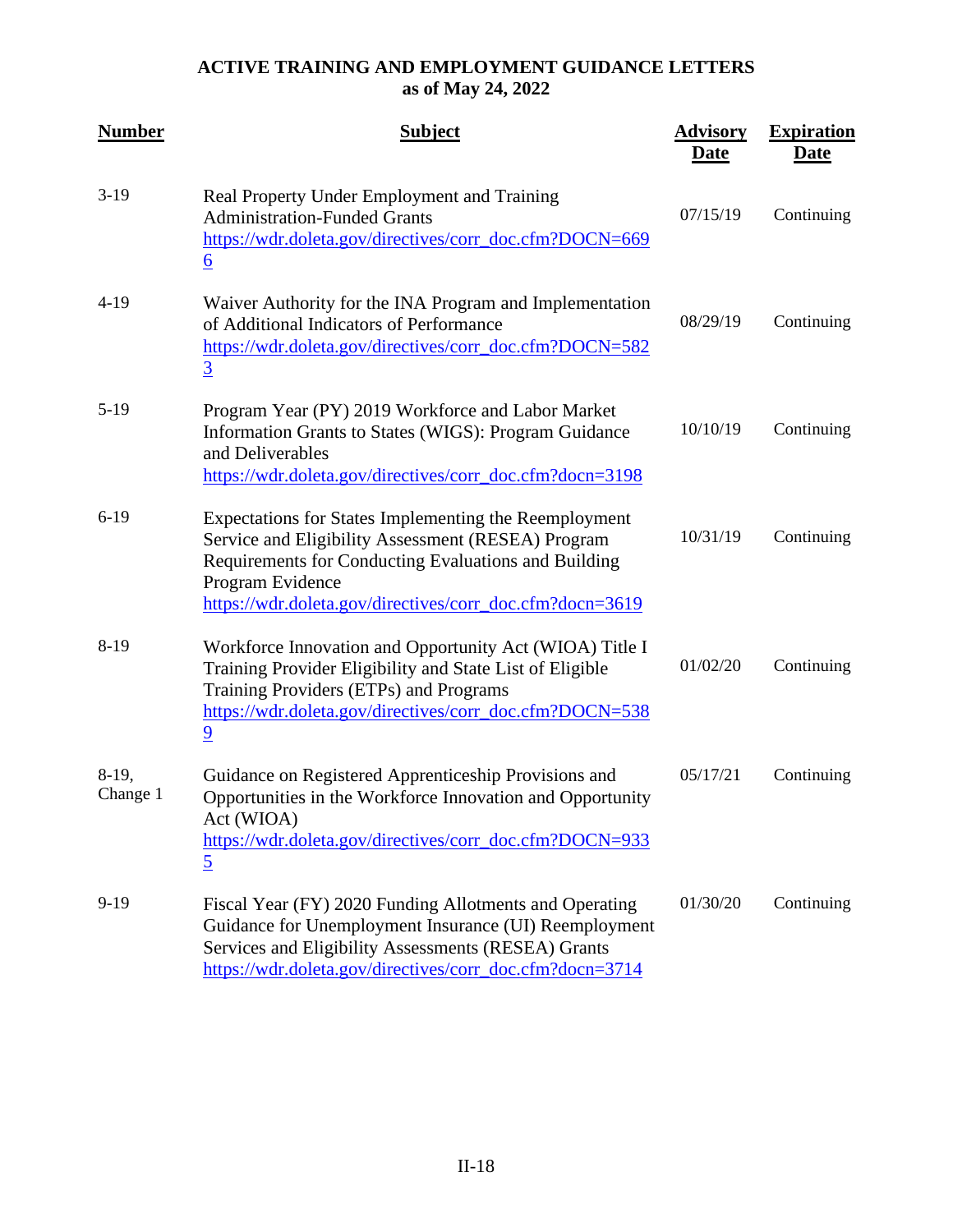| <b>Number</b>         | <b>Subject</b>                                                                                                                                                                                                                                                                                                                                                                | <b>Advisory</b><br><b>Date</b> | <b>Expiration</b><br><u>Date</u> |
|-----------------------|-------------------------------------------------------------------------------------------------------------------------------------------------------------------------------------------------------------------------------------------------------------------------------------------------------------------------------------------------------------------------------|--------------------------------|----------------------------------|
| $10-19$               | Technical Assistance regarding the Submission Deadline for<br>the Unified and Combined State Plans under the Workforce<br>Innovation and Opportunity Act (WIOA) for Program Years<br>(PYs) 2020-2023 and Other Related Requirements<br>https://wdr.doleta.gov/directives/corr_doc.cfm?docn=5326                                                                               | 02/03/20                       | Continuing                       |
| $11-19$               | Negotiations and Sanctions Guidance for the Workforce<br>Innovation and Opportunity Act (WIOA) Core Programs<br>https://wdr.doleta.gov/directives/corr_doc.cfm?docn=3430                                                                                                                                                                                                      | 02/06/20                       | Continuing                       |
| $12-19$               | National Dislocated Worker Grant Program Guidance<br>https://wdr.doleta.gov/directives/corr_doc.cfm?docn=9054                                                                                                                                                                                                                                                                 | 03/18/20                       | Continuing                       |
| $12-19$ ,<br>Change 1 | Change 1 to TEGL 12-19, National Dislocated Worker<br><b>Grant Program Guidance</b><br>https://wdr.doleta.gov/directives/corr_doc.cfm?docn=5028                                                                                                                                                                                                                               | 11/02/20                       | Continuing                       |
| 13-19                 | Work Opportunity Tax Credit Funding Allotments for<br>Fiscal Year 2020<br>https://wdr.doleta.gov/directives/corr_doc.cfm?docn=3600                                                                                                                                                                                                                                            | 03/19/20                       | Continuing                       |
| $13-19,$<br>Change 1  | Change 1 to Training and Employment Guidance Letter No.<br>13-19, Work Opportunity Tax Credit Funding Allotments<br>for Fiscal Year 2020<br>https://wdr.doleta.gov/directives/corr_doc.cfm?docn=7592                                                                                                                                                                          | 08/24/20                       | Continuing                       |
| $15-19$               | Availability of Program Year 2019 Funding for State<br>Apprenticeship Expansion Grants, "Building State Capacity<br>to Expand Apprenticeship through Innovation"<br>https://wdr.doleta.gov/directives/corr_doc.cfm?docn=7875                                                                                                                                                  | 04/14/20                       | Continuing                       |
| $16-19$               | Workforce Innovation and Opportunity Act (WIOA) Adult,<br>Dislocated Worker and Youth Activities Program<br>Allotments for Program Year (PY) 2020; PY 2020<br>Allotments for the Wagner-Peyser Act Employment Service<br>(ES) Program and the Allotments of Workforce Information<br>Grants to States for PY 2020<br>https://wdr.doleta.gov/directives/corr_doc.cfm?docn=8295 | 04/23/20                       | Continuing                       |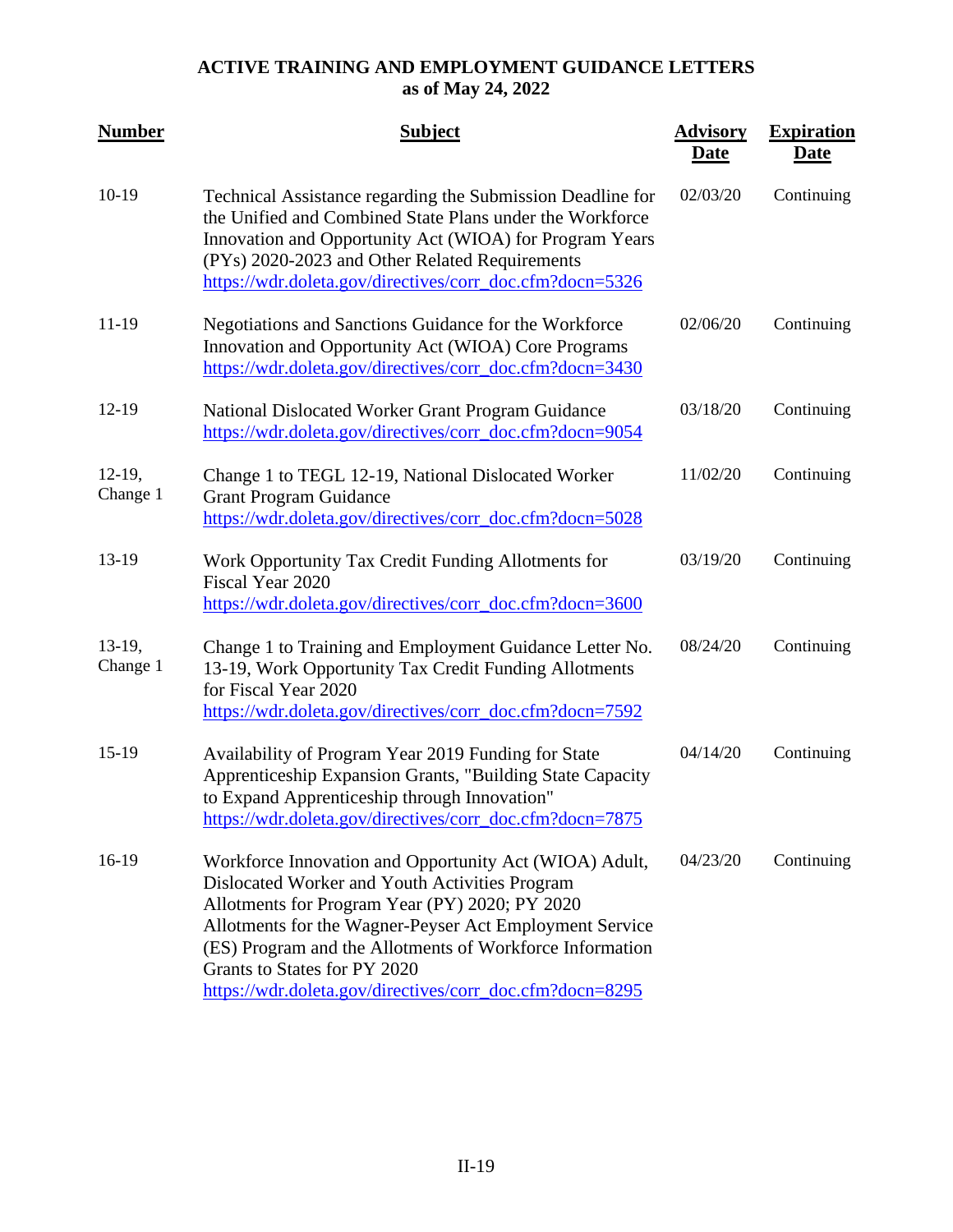| <b>Number</b> | <b>Subject</b>                                                                                                                                                                                                                                            | <b>Advisory</b><br><b>Date</b> | <b>Expiration</b><br><u>Date</u> |
|---------------|-----------------------------------------------------------------------------------------------------------------------------------------------------------------------------------------------------------------------------------------------------------|--------------------------------|----------------------------------|
| 17-19         | Fiscal Year (FY) 2020 Trade Adjustment Assistance (TAA)<br>Training and Other Activities (TaOA) Grant Management<br>Guidance                                                                                                                              | 04/28/20                       | Continuing                       |
|               | https://wdr.doleta.gov/directives/corr_doc.cfm?docn=7585                                                                                                                                                                                                  |                                |                                  |
| 18-19         | Initial Allocation of Fiscal Year (FY) 2020 Trade<br>Adjustment Assistance (TAA) Program Training and Other<br>Activities (TaOA) Funds and Process for Requesting TAA<br><b>Reserve Funds</b><br>https://wdr.doleta.gov/directives/corr_doc.cfm?docn=9197 | 04/28/20                       | Continuing                       |
| 19-19         | Reallotment of Workforce Innovation and Opportunity Act<br>(WIOA) Title I Formula-Allotted Funds for Dislocated<br>Worker (DW) Activities for Program Year (PY 2019)<br>https://wdr.doleta.gov/directives/corr_doc.cfm?docn=9886                          | 04/29/20                       | Continuing                       |
| $20-19$       | Revised ETA-9130 Financial Report, Instructions, and<br><b>Additional Guidance</b><br>https://wdr.doleta.gov/directives/corr_doc.cfm?docn=5804                                                                                                            | 04/29/20                       | Continuing                       |
| $21-19$       | Program Year (PY) 2020 Funding Allotments and<br>Instructions for the INA Section 166 Programs<br>https://wdr.doleta.gov/directives/corr_doc.cfm?docn=9477                                                                                                | 05/18/20                       | Continuing                       |
| $23-19$       | Guidance for Validating Required Performance Data<br>Submitted by Grant Recipients of U.S. Department of Labor<br>(DOL) Workforce Programs<br>https://wdr.doleta.gov/directives/corr_doc.cfm?docn=9155                                                    | 06/18/20                       | Continuing                       |
| $1 - 20$      | Second Distribution of Fiscal Year (FY) 2020 Trade<br>Adjustment Assistance (TAA) Training and Other Activities<br>(TaOA) Funds and Process for Requesting TAA Reserve<br>Funds                                                                           | 07/09/20                       | Continuing                       |
|               | https://wdr.doleta.gov/directives/corr_doc.cfm?docn=5506                                                                                                                                                                                                  |                                |                                  |
| $2 - 20$      | Program Year (PY) 2020 Workforce and Labor Market<br>Information Grants to States (WIGS): Program Guidance<br>and Deliverables<br>https://wdr.doleta.gov/directives/corr_doc.cfm?docn=4263                                                                | 8/10/2020                      | Continuing                       |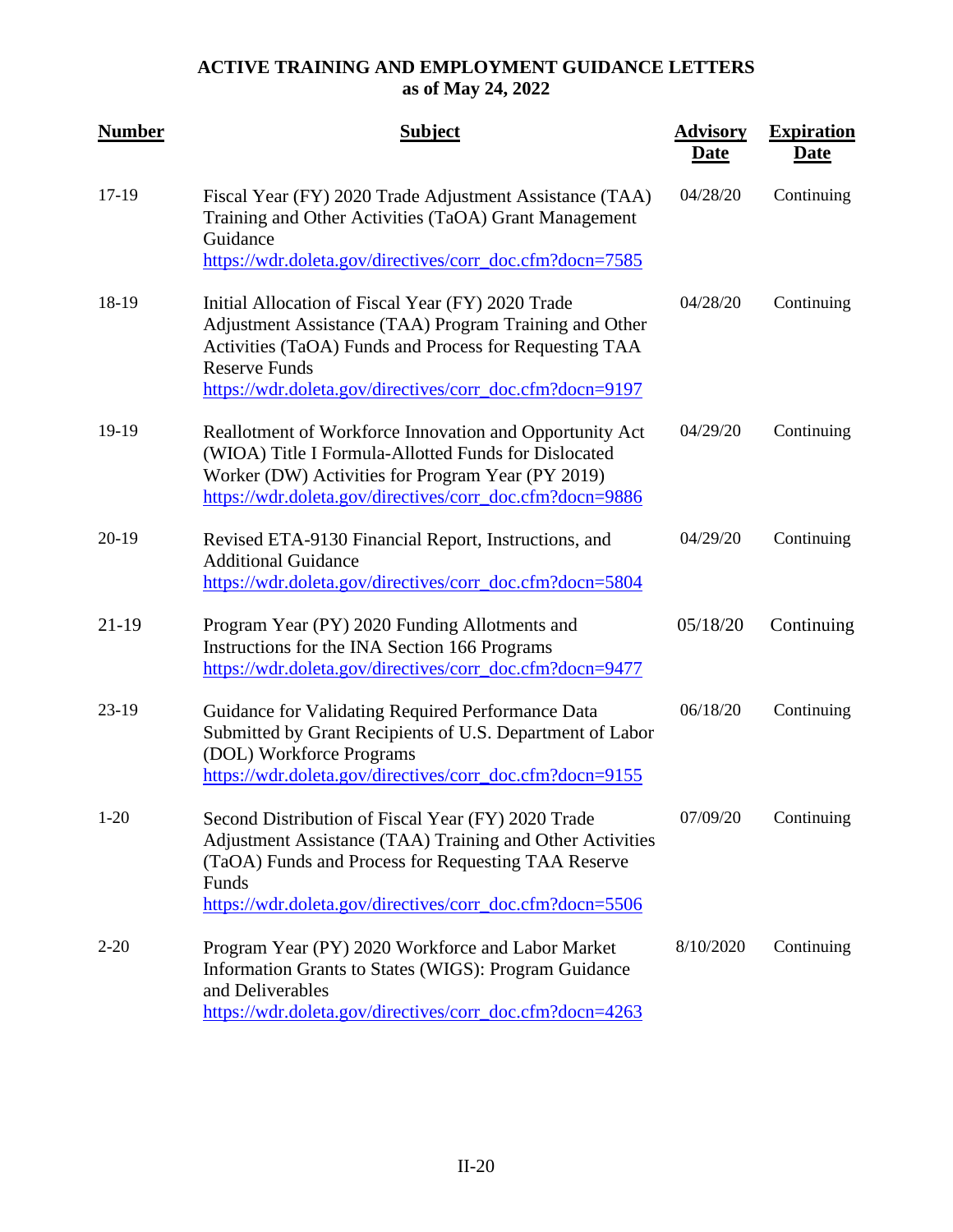| <b>Number</b>       | <b>Subject</b>                                                                                                                                                                                                                                                                                                   | <b>Advisory</b><br><b>Date</b> | <b>Expiration</b><br><b>Date</b> |
|---------------------|------------------------------------------------------------------------------------------------------------------------------------------------------------------------------------------------------------------------------------------------------------------------------------------------------------------|--------------------------------|----------------------------------|
| $3 - 20$            | Determining the Availability of Suitable Employment<br>Under the Trade Adjustment Assistance (TAA) Program's<br>Final Rule to Return Trade-Affected Workers to<br><b>Employment as Quickly as Possible</b><br>https://wdr.doleta.gov/directives/corr_doc.cfm?docn=6597                                           | 09/24/20                       | Continuing                       |
| $4 - 20$            | Guidance on Integrating Services for Trade-Affected<br>Workers under the Trade Adjustment Assistance Program<br>(TAA Program) with the Workforce Innovation and<br>Opportunity Act (WIOA) Title I Dislocated Worker (DW)<br>Program<br>https://wdr.doleta.gov/directives/corr_doc.cfm?DOCN=627<br>$\overline{3}$ | 10/29/20                       | Continuing                       |
| $5 - 20$            | Health and Safety Practices for Migrant and Seasonal<br>Farmworkers and Agricultural Employers during the<br>Coronavirus Disease 2019 Pandemic<br>https://wdr.doleta.gov/directives/corr_doc.cfm?DOCN=585<br>$\overline{2}$                                                                                      | 11/12/20                       | Continuing                       |
| $6 - 20$            | Work Opportunity Tax Credit (WOTC) Initial Funding<br>Allotments for Fiscal Year 2021<br>https://wdr.doleta.gov/directives/corr_doc.cfm?DOCN=418<br>$\underline{6}$                                                                                                                                              | 11/16/20                       | Continuing                       |
| $6-20,$<br>Change 1 | Change 1 to Training and Employment Guidance Letter No.<br>06-20, Work Opportunity Tax Credit (WOTC) Funding<br><b>Allotments for Fiscal Year 2021</b><br>https://wdr.doleta.gov/directives/corr_doc.cfm?docn=8390                                                                                               | 03/31/21                       | Continuing                       |
| $7 - 20$            | Effective Implementation of Priority of Service Provisions for<br>Most in Need Individuals in the Workforce Innovation and<br>Opportunity Act (WIOA) Adult Program<br>https://wdr.doleta.gov/directives/corr_doc.cfm?docn=8675                                                                                   | 11/24/20                       | Continuing                       |
| $8 - 20$            | Pay for Performance (PFP) Guidance for WIOA title I, subtitle<br>B https://wdr.doleta.gov/directives/corr_doc.cfm?docn=5237                                                                                                                                                                                      | 12/07/20                       | Continuing                       |
| $9 - 20$            | Performance Measures for Reemployment Services and<br>Eligibility Assessments (RESEA) and Unemployment<br>Insurance (UI) participants<br>https://wdr.doleta.gov/directives/corr_doc.cfm?docn=4460                                                                                                                | 12/17/20                       | Continuing                       |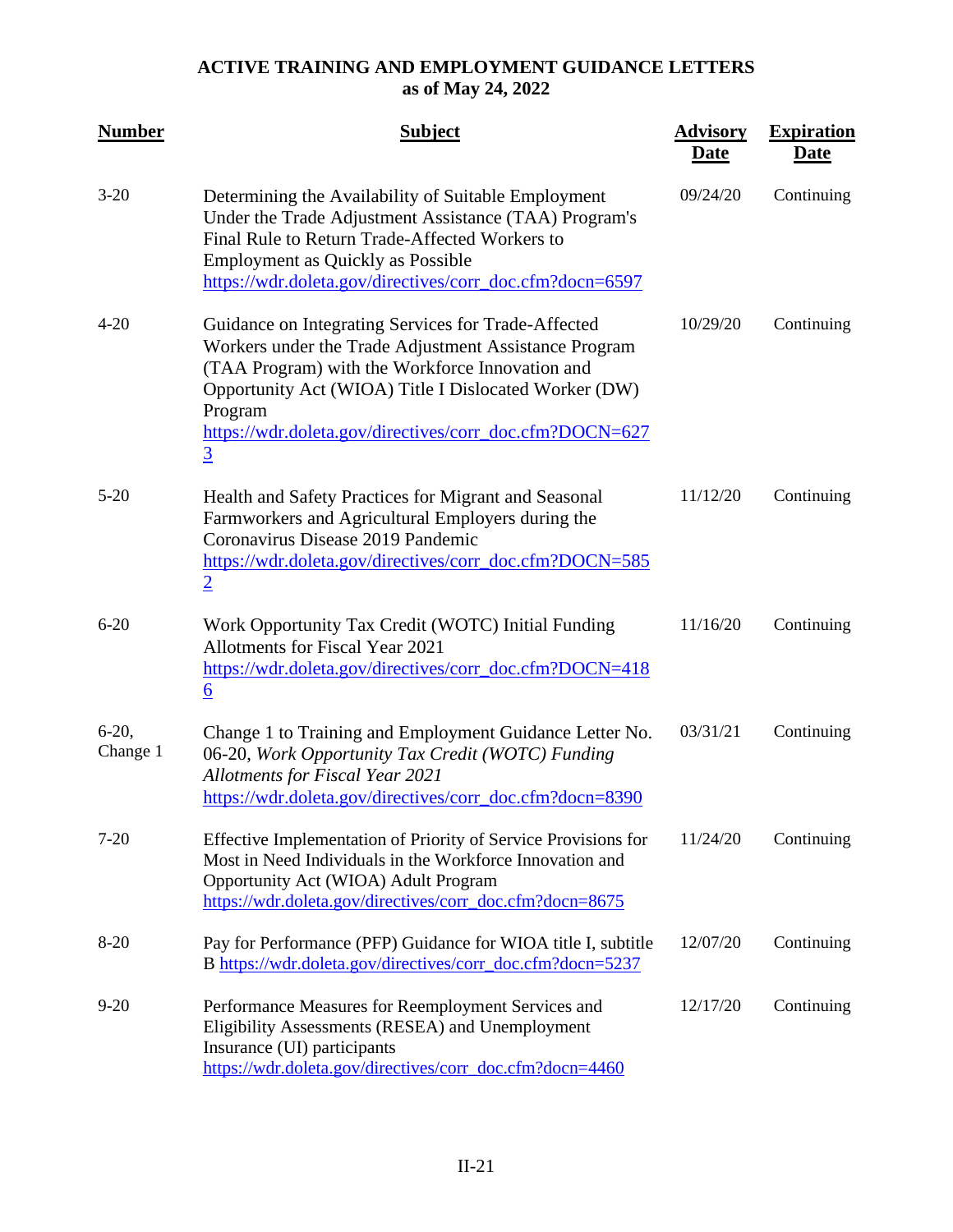| <b>Number</b> | <b>Subject</b>                                                                                                                                                                                                                                                        | <b>Advisory</b><br><b>Date</b> | <b>Expiration</b><br><u>Date</u> |
|---------------|-----------------------------------------------------------------------------------------------------------------------------------------------------------------------------------------------------------------------------------------------------------------------|--------------------------------|----------------------------------|
| $10-20$       | Fidelity Bonding Demonstration Grants to State Workforce<br>Agencies to Support Employment Opportunities for Ex-<br>Offenders, Including Ex-Offenders Recovering from Opioid<br>and Other Drug Addictions<br>https://wdr.doleta.gov/directives/corr_doc.cfm?docn=5532 | 12/21/20                       | Continuing                       |
| $11 - 20$     | Guidance on Trade-Affected Workers' Withdrawal from<br>Approved Training under the Trade Adjustment Assistance<br>(TAA) Program<br>https://wdr.doleta.gov/directives/corr_doc.cfm?docn=3753                                                                           | 01/07/21                       | Continuing                       |
| $12 - 20$     | Fiscal Year (FY) 2021 Funding Allotments and Operating<br>Guidance for Unemployment Insurance (UI) Reemployment<br>Services and Eligibility Assessments (RESEA) Grants<br>https://wdr.doleta.gov/directives/corr_doc.cfm?docn=6753                                    | 01/19/21                       | Continuing                       |
| 13-20         | Fiscal Year (FY) 2021 Trade Adjustment Assistance (TAA)<br>Training and Other Activities (TaOA) Grant Management<br>Guidance<br>https://wdr.doleta.gov/directives/corr_doc.cfm?docn=7227                                                                              | 01/19/21                       | Continuing                       |
| 14-20         | Initial Allocation of Fiscal Year (FY) 2021 Trade<br>Adjustment Assistance (TAA) Program Training and Other<br>Activities (TaOA) Funds and Process for Requesting TAA<br><b>Reserve Funds</b><br>https://wdr.doleta.gov/directives/corr_doc.cfm?docn=7952             | 01/19/21                       | Continuing                       |
| $15 - 20$     | Reallotment of Workforce Innovation and Opportunity Act<br>(WIOA) Title I Formula-Allotted Funds for Dislocated<br>Worker (DW) Activities for Program Year (PY) 2020<br>https://wdr.doleta.gov/directives/corr_doc.cfm?docn=9249                                      | 03/31/21                       | Continuing                       |
| $16-20$       | Work Opportunity Tax Credit (WOTC) Procedural<br>Guidance<br>https://wdr.doleta.gov/directives/corr_doc.cfm?docn=8395                                                                                                                                                 | 03/31/21                       | Continuing                       |
| $17 - 20$     | Senior Community Service Employment Program -<br>Updated Guidance on Priority of Service, Durational Limits,<br>and State Plan Submissions<br>https://wdr.doleta.gov/directives/corr_doc.cfm?docn=7152                                                                | 04/15/21                       | Continuing                       |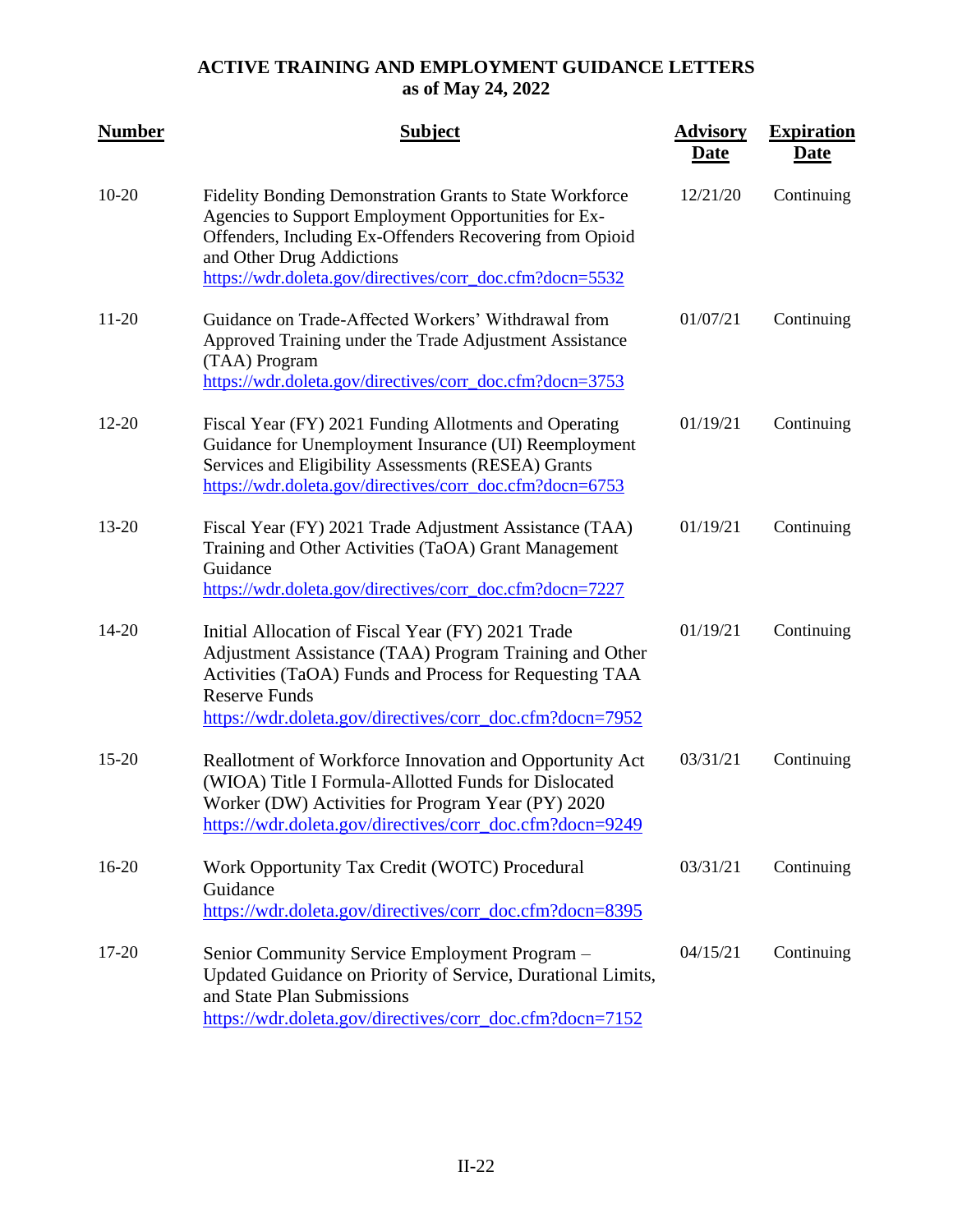| <b>Number</b>        | <b>Subject</b>                                                                                                                                                                                                                                                                                                                                                                | <b>Advisory</b><br><b>Date</b> | <b>Expiration</b><br><b>Date</b> |
|----------------------|-------------------------------------------------------------------------------------------------------------------------------------------------------------------------------------------------------------------------------------------------------------------------------------------------------------------------------------------------------------------------------|--------------------------------|----------------------------------|
| 18-20                | Trade Adjustment Assistance (TAA) Financial Reporting<br><b>Alignment and Clarifications</b><br>https://wdr.doleta.gov/directives/corr_doc.cfm?docn=9318                                                                                                                                                                                                                      | 04/26/21                       | Continuing                       |
| 19-20                | Workforce Innovation and Opportunity Act (WIOA) Adult,<br>Dislocated Worker and Youth Activities Program<br>Allotments for Program Year (PY) 2021; PY 2021<br>Allotments for the Wagner-Peyser Act Employment Service<br>(ES) Program; and PY 2021 Allotments of Workforce<br><b>Information Grants to States</b><br>https://wdr.doleta.gov/directives/corr_doc.cfm?docn=4427 | 04/27/21                       | Continuing                       |
| $20 - 20$            | Program Year (PY) 2021 Planning Instructions and<br><b>Allotments for Senior Community Service Employment</b><br>Program (SCSEP) State, Territorial, and National Grantees<br>https://wdr.doleta.gov/directives/corr_doc.cfm?docn=8755                                                                                                                                        | 05/06/21                       | Continuing                       |
| $21 - 20$            | Fiscal Year (FY) 2021 Foreign Labor Certification Grant<br><b>Planning Guidance</b><br>https://wdr.doleta.gov/directives/corr_doc.cfm?docn=8114                                                                                                                                                                                                                               | 05/10/21                       | Continuing                       |
| $22 - 20$            | Program Year (PY) 2021 Funding Allotments and<br>Instructions for the Indian and Native American (INA)<br>Programs<br>https://wdr.doleta.gov/directives/corr_doc.cfm?DOCN=902<br>$\overline{1}$                                                                                                                                                                               | 05/20/21                       | Continuing                       |
| $23 - 20$            | Program Year 2021 Planning Guidance for National<br>Farmworker Jobs Program Career Services and Training<br><b>Grantees and Housing Grantees</b><br>https://wdr.doleta.gov/directives/corr_doc.cfm?DOCN=478<br>$6 \overline{6}$                                                                                                                                               | 06/02/21                       | Continuing                       |
| $23-20,$<br>Change 1 | Corrected Attachment III to Training and Employment<br>Guidance Letter (TEGL) 23-20<br>https://wdr.doleta.gov/directives/corr_doc.cfm?docn=8406                                                                                                                                                                                                                               | 09/08/21                       | Continuing                       |
| 24-20                | Operating Instructions for Implementing the Reversion<br>Provisions of the Amendments to the Trade Act of 1974<br>Enacted by the Trade Adjustment Assistance<br>Reauthorization Act of 2015<br>https://wdr.doleta.gov/directives/corr_doc.cfm?docn=6175                                                                                                                       | 06/04/21                       | Continuing                       |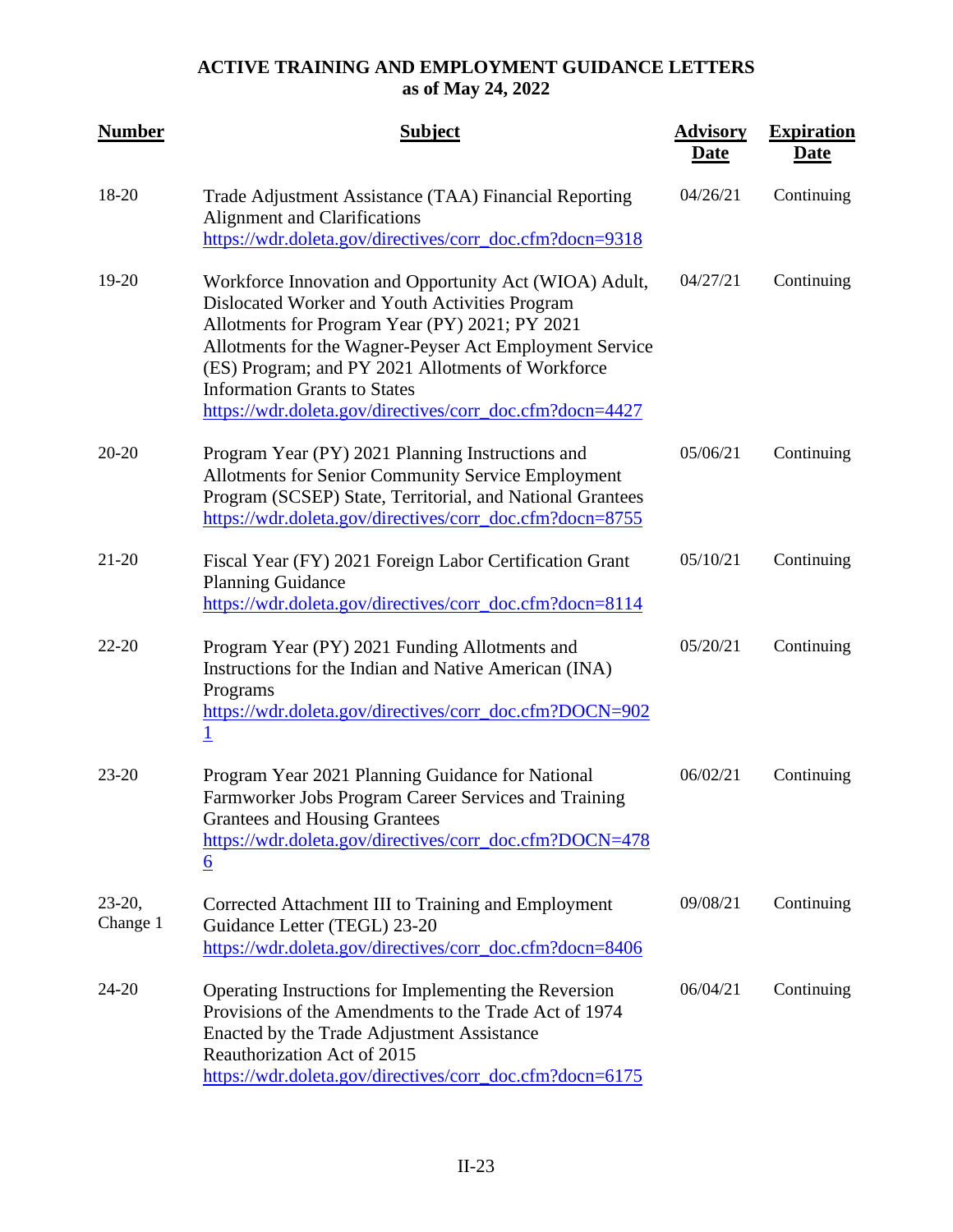| <b>Number</b>        | <b>Subject</b>                                                                                                                                                                                                                                          | <b>Advisory</b><br><b>Date</b> | <b>Expiration</b><br><b>Date</b> |
|----------------------|---------------------------------------------------------------------------------------------------------------------------------------------------------------------------------------------------------------------------------------------------------|--------------------------------|----------------------------------|
| $25 - 20$            | <b>CAREER</b> (Comprehensive and Accessible Reemployment<br>through Equitable Employment Recovery) National<br><b>Dislocated Worker Grants</b><br>https://wdr.doleta.gov/directives/corr_doc.cfm?docn=4189                                              | 06/28/21                       | Continuing                       |
| $25-20,$<br>Change 1 | <b>Increased Funding Availability for CAREER</b><br>(Comprehensive and Accessible Reemployment through<br><b>Equitable Employment Recovery) National Dislocated</b><br><b>Worker Grants</b><br>https://wdr.doleta.gov/directives/corr_doc.cfm?docn=5693 | 08/19/21                       | Continuing                       |
| $1 - 21$             | Program Year (PY) 2021 Workforce and Labor Market<br>Information Grants to States (WIGS): Program Guidance<br>and Deliverables<br>https://wdr.doleta.gov/directives/corr_doc.cfm?docn=5220                                                              | 07/01/21                       | Continuing                       |
| $2 - 21$             | Second Distribution of Fiscal Year (FY) 2021 Trade<br>Adjustment Assistance (TAA) Training and Other Activities<br>(TaOA) Funds and Process for Requesting TAA Reserve<br>Funds<br>https://wdr.doleta.gov/directives/corr_doc.cfm?docn=8656             | 07/12/21                       | Continuing                       |
| $3 - 21$             | Work Opportunity Tax Credit (WOTC) Initial Funding<br><b>Allotments for Fiscal Year 2022</b><br>https://wdr.doleta.gov/directives/corr_doc.cfm?docn=3188                                                                                                | 11/15/21                       | Continuing                       |
| $3-21,$<br>Change 1  | Change 1 to Training and Employment Guidance Letter No.<br>3-21, Work Opportunity Tax Credit (WOTC) Initial Funding<br><b>Allotments for Fiscal Year 2022</b><br>https://wdr.doleta.gov/directives/corr_doc.cfm?docn=6032                               | 12/27/21                       | Continuing                       |
| $3-21,$<br>Change 2  | Change 2 to Training and Employment Guidance Letter No.<br>3-21, Work Opportunity Tax Credit (WOTC) Initial Funding<br><b>Allotments for Fiscal Year 2022</b><br>https://wdr.doleta.gov/directives/corr_doc.cfm?docn=8234                               | 04/29/22                       | Continuing                       |
| $4 - 21$             | Modification Requirements for Workforce Innovation and<br>Opportunity Act (WIOA) State Plans for Program Years<br>(PYs) 2022 and 2023<br>https://wdr.doleta.gov/directives/corr_doc.cfm?docn=8216                                                       | 12/14/21                       | Continuing                       |